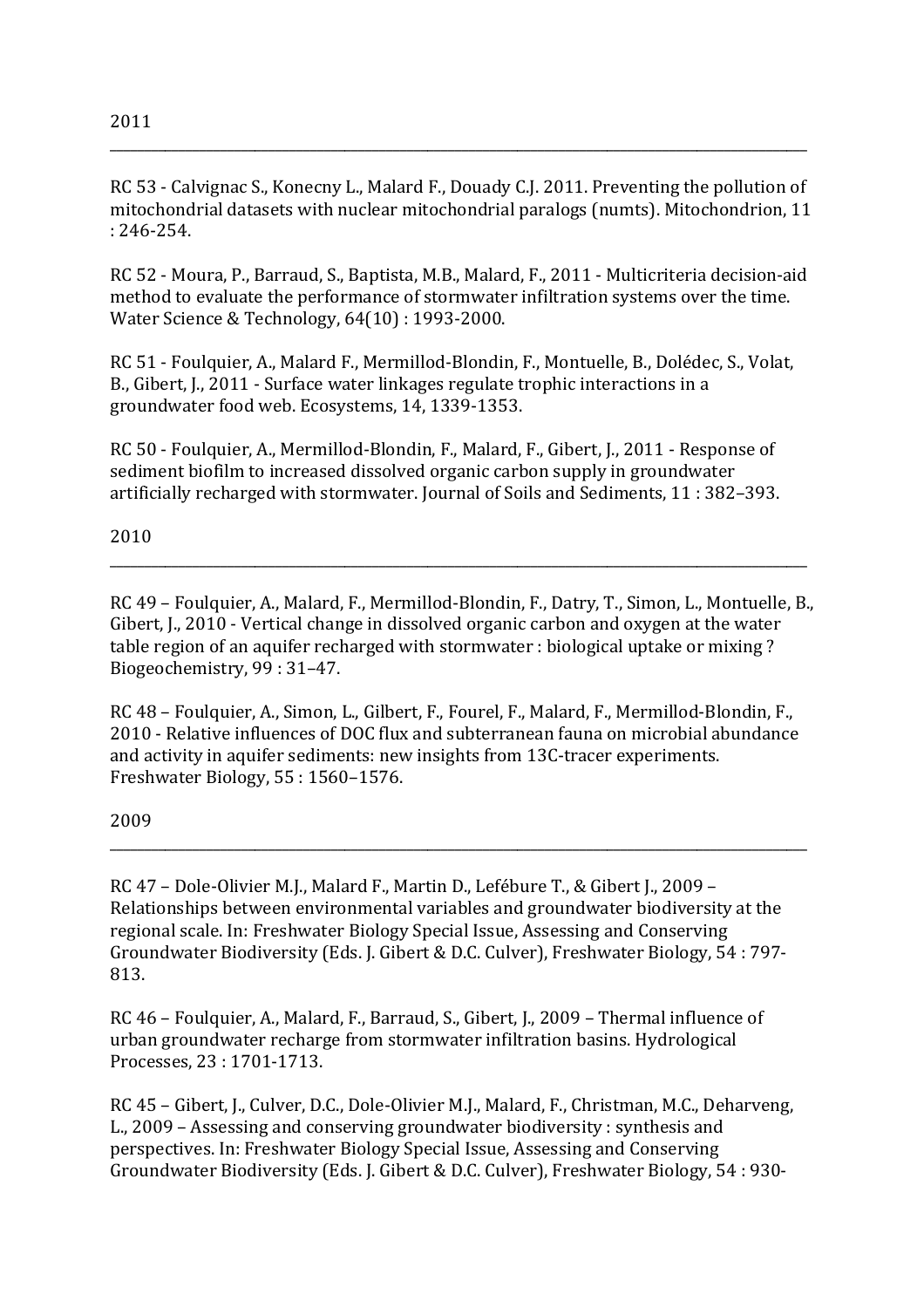941.

RC 44 – Malard, F., Boutin, C., Camacho, A.I., Ferreira, D., Michel, G., Sket, B., Stoch, F., 2009 - Diversity patterns of stygobiotic crustaceans across multiple spatial scales in Europe. In: Freshwater Biology Special Issue, Assessing and Conserving Groundwater Biodiversity (Eds. J. Gibert & D.C. Culver), Freshwater Biology, 54: 756-776.

RC 43 – Michel, G., Malard, F., Deharveng, L., Di Lorenzo, T., Sket, B., De Broyer, C., 2009 – Reserve selection for conserving groundwater biodiversity. In: Freshwater Biology Special Issue, Assessing and Conserving Groundwater Biodiversity (Eds. J. Gibert & D.C. Culver), Freshwater Biology,  $54:861-876$ .

RC 42 – Stoch, F., Artheau, M., Brancelj, A., Galassi, D.M.P., Malard, F., 2009 - Biodiversity indicators in European ground waters : towards a predictive model of stygobiotic species richness. In: Freshwater Biology Special Issue, Assessing and Conserving Groundwater Biodiversity (Eds. J. Gibert & D.C. Culver), Freshwater Biology, 54: 745-755.

2008

RC 41 – Foulquier, A., Malard, F., Lefébure, T., Douady, C.J., Gibert, J., 2008 – The imprint of quaternary glaciers on the present-day distribution of the obligate groundwater amphipod Niphargus virei (Niphargidae). Journal of Biogeography,  $35:552-564$ .

\_\_\_\_\_\_\_\_\_\_\_\_\_\_\_\_\_\_\_\_\_\_\_\_\_\_\_\_\_\_\_\_\_\_\_\_\_\_\_\_\_\_\_\_\_\_\_\_\_\_\_\_\_\_\_\_\_\_\_\_\_\_\_\_\_\_\_\_\_\_\_\_\_\_\_\_\_\_\_\_\_\_\_\_\_\_\_\_\_\_\_\_\_\_\_\_\_\_\_\_\_

\_\_\_\_\_\_\_\_\_\_\_\_\_\_\_\_\_\_\_\_\_\_\_\_\_\_\_\_\_\_\_\_\_\_\_\_\_\_\_\_\_\_\_\_\_\_\_\_\_\_\_\_\_\_\_\_\_\_\_\_\_\_\_\_\_\_\_\_\_\_\_\_\_\_\_\_\_\_\_\_\_\_\_\_\_\_\_\_\_\_\_\_\_\_\_\_\_\_\_\_\_

2007

RC 40 – Lefébure, T., Douady, C.J., Malard, F., Gibert, J., 2007 – Testing dispersal and cryptic diversity in a widely distributed groundwater amphipod (Niphargus rhenorhodanensis). Molecular Phylogenetics and Evolution, 42: 676-686.

RC 39 – Castellarini F., Malard F., Dole-Olivier M.-J., Gibert J. 2007. Modelling the distribution of stygobionts in the Jura Mountains (eastern France) Implications for the protection of groundwater. Diversity and distributions, 13 : 213-224.

RC 38 – Castellarini F., Dole-Olivier M.-J., Malard F., Gibert J. 2007. Using habitat heterogeneity to assess stygobiotic species richness in the French Jura region with a conservation perspective. Fundamental and Applied Limnology, 169: 69-78.

RC 37 – Ferreira D., Malard F., Dole-Olivier M.-I. and Gibert I. (2007) Obligate groundwater fauna of France: diversity patterns and conservation implications. Biodiversity and Conservation, 16: 567-569.

2006

RC 36 – Malard F., Uehlinger U., Zah R., Tockner K. 2006. Flood-pulse and riverscape dynamics in a braided glacial river. Ecology 87: 704-716.

\_\_\_\_\_\_\_\_\_\_\_\_\_\_\_\_\_\_\_\_\_\_\_\_\_\_\_\_\_\_\_\_\_\_\_\_\_\_\_\_\_\_\_\_\_\_\_\_\_\_\_\_\_\_\_\_\_\_\_\_\_\_\_\_\_\_\_\_\_\_\_\_\_\_\_\_\_\_\_\_\_\_\_\_\_\_\_\_\_\_\_\_\_\_\_\_\_\_\_\_\_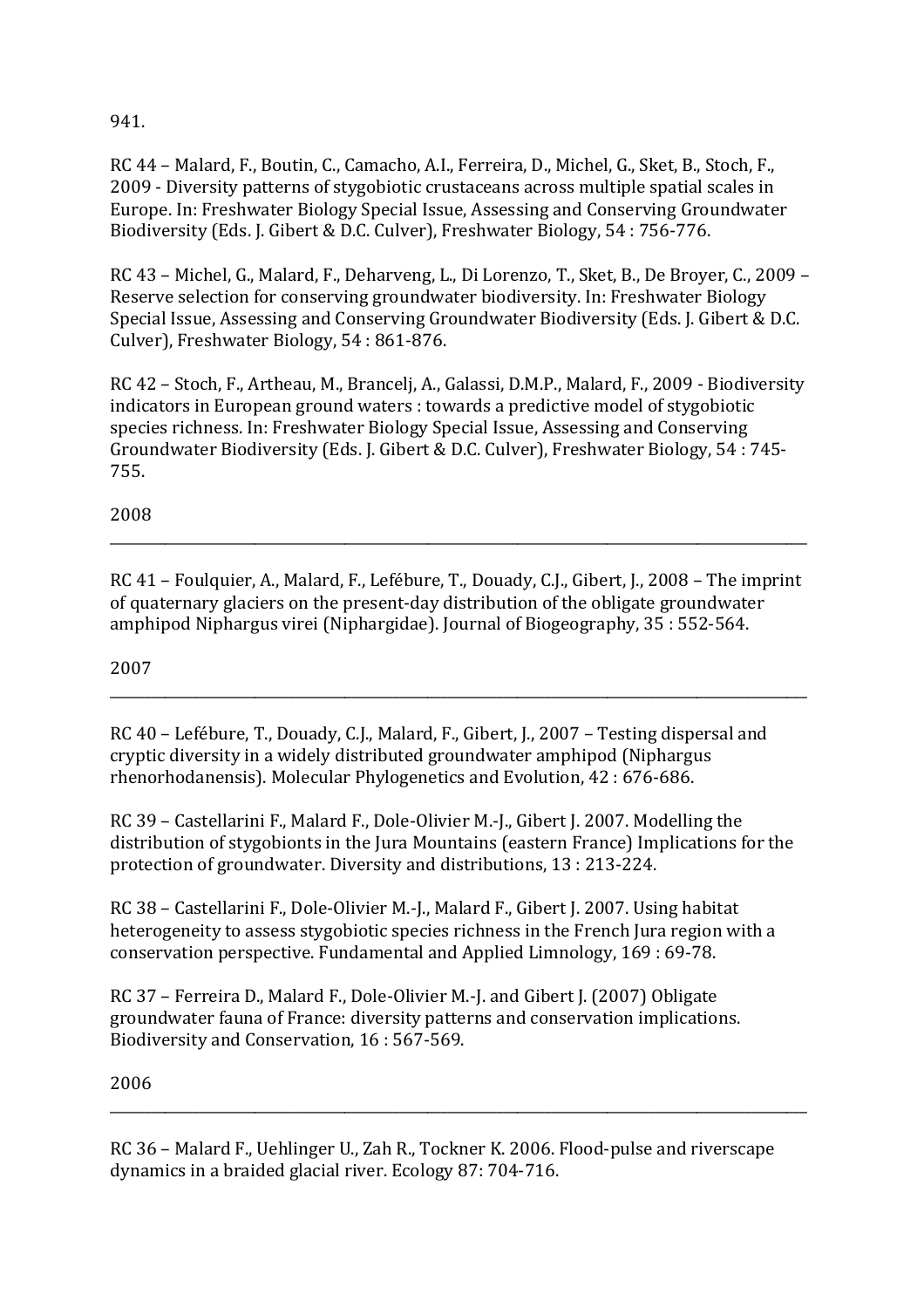RC 35 - Malard F., Datry T., and Gibert J. 2005. Subsurface sediment contamination during borehole drilling with an air-actuated down-hole hammer. Journal of Contaminant Hydrology, 79: 156-174.

RC 34 - Datry T., Malard F., and Gibert J. 2005. Response of invertebrate assemblages to increased groundwater recharge rates in a phreatic aquifer. Journal of the North American Benthological Society, 24(3), 447-460.

RC 33 - Mermillod-Blondin F., Nogaro G., Datry T., Malard F., and Gibert J. 2005. Do tubificid worms influence the fate of organic matter and pollutants in stormwater sediments? Environmental Pollution 134: 57-69.

RC 32 – Dole-Olivier M.-J., Malard F., Ferreira D. and Gibert J. 2005. Biodiversité dans les eaux souterraines. La Houille Blanche 3: 39-44.

2004

RC 31 - Datry T., Malard F., and Gibert J. 2004. Dynamics of solutes and dissolved oxygen in shallow urban groundwater below a stormwater infiltration basin. Science of the Total Environment 329: 215-229.

2003

RC 30 - Malard F., Gallassi D., Lafont M., Dolédec S., Ward J.V. 2003. Longitudinal patterns of invertebrates in the hyporheic zone of a glacial river. Freshwater Biology 48,1709-1725.

RC 29 - Ferreira D., Dole-Olivier M.-J., Malard F., Deharveng L. et Gibert J. 2003. Faune aquatique souterraine de France: base de données et éléments de biogéographie. Karstologia 42 (2): 15-22.

RC 28 - Datry T., Malard F., Niederreiter R., and Gibert J. 2003. Video-logging for examining biogenic structures in deep heterogeneous subsurface sediments. C. R. Acad. Sc. Paris, Life Sciences, 326: 589-597.

RC 27 - Malard F., Ferreira D., Dolédec S. and J.V. Ward. 2003. Influence of groundwater upwelling on the distribution of the hyporheos in a headwater river flood plain. Archiv für Hydrobiologie 157 (1): 89-116.

RC 26 - Datry T., Hervant F., Malard F., Vitry L., and Gibert J. 2003. Dynamics and adaptive responses of invertebrates to suboxia in contaminated sediments of a stormwater infiltration basin. Archiv für Hydrobiologie 156 (3): 339-359.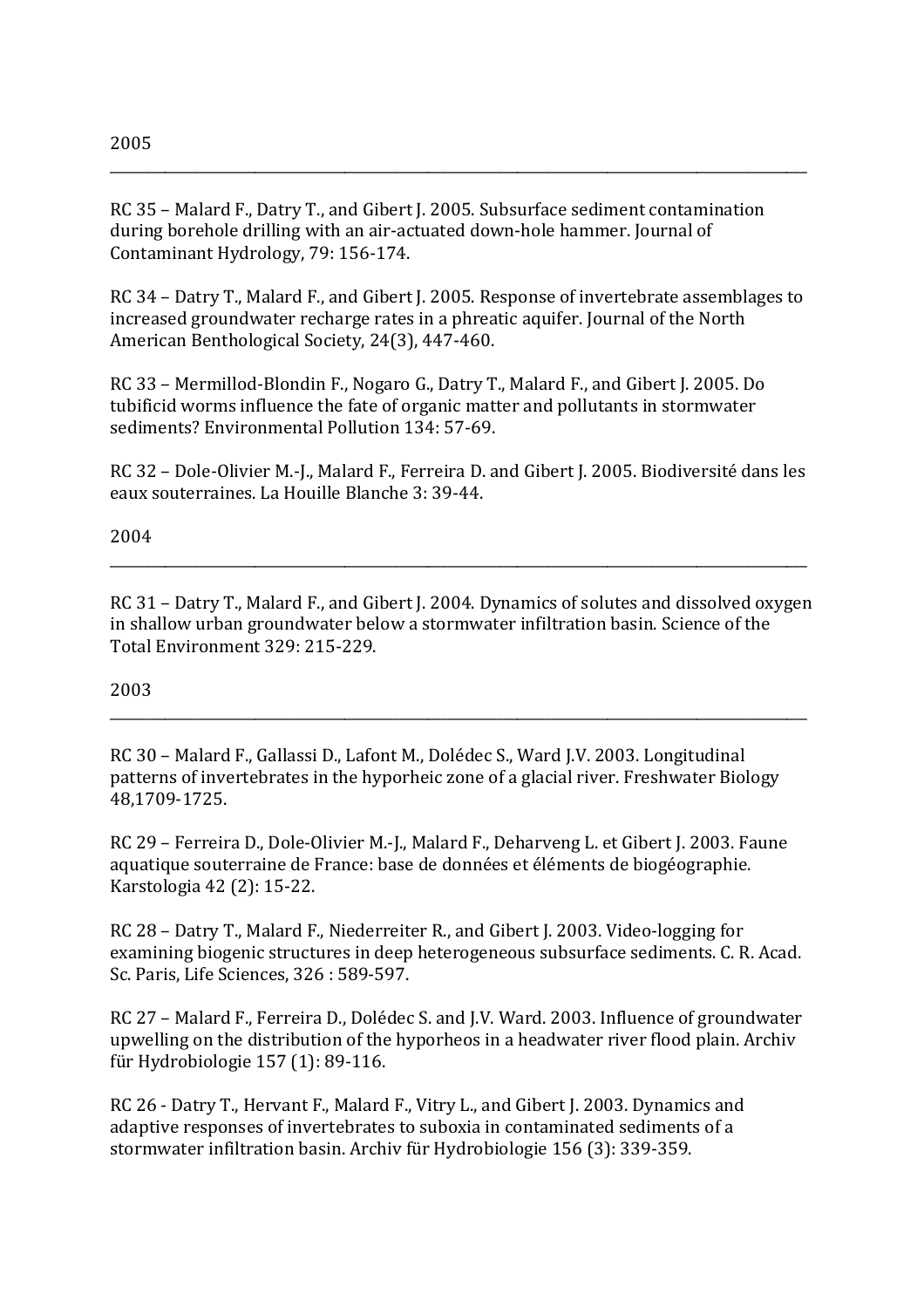RC 25 - Datry T., F. Malard, L. Vitry, F. Hervant, and J. Gibert. (2003). Solute dynamics in the bed of a stormwater infiltration basin. Journal of Hydrology 273: 217-233.

RC 24 - Uehlinger U., Malard F., & Ward J.V. (2003). Thermal patterns in the surface waters of a glacial river corridor (Val Roseg, Switzerland). Freshwater Biology 48: 284-300.

2002

RC 23 - Ward I.V., Malard F., & Tockner K. 2002. Landscape ecology: a framework for integrating pattern and process in river corridors. Landscape Ecology 17 (Suppl. 1): 35-45.

RC 22 - Malard F., Tockner K., Dole-Olivier M.-J. & Ward J.V. (2002) A landscape perspective of surface – subsurface hydrological exchanges in river corridors. Freshwater Biology 47: 621-640.

RC 21 - Tockner K., Malard F., Uehlinger U. and Ward J.V. (2002) Nutrients and organic matter in a glacial river floodplain system (Val Roseg, Switzerland). Limnology and Oceanography, 47: 266-277.

## 2001

RC 20 - Lafont M. & Malard F., 2001. Oligochaete communities in the hyporheic zone of a glacial river, the Roseg River, Switzerland. Hydrobiologia 463 : 75-81.RC 17 - Malard F., Mangin A., Uehlinger U. and Ward J.V. 2001. Thermal heterogeneity in the hyporheic zone of a glacial floodplain. Canadian Journal of Fisheries and Aquatic Sciences, 58: 1319-1335.

RC 19 - Malard F., Lafont M., Burgherr P. and Ward J.V. 2001. A comparison of longitudinal patterns in hyporheic and benthic oligochaete assemblages in a glacial river. Arctic, Antarctic, and Alpine Research 33(4): 457-466.

RC 18 - Ward J.V., Tockner K., Uehlinger U. & Malard F., (2001) Understanding natural patterns and processes in river corridors as the basis for effective river restoration. Regulated Rivers, Research & Management, 17: 311-324.

2000

RC 16 - Malard F., Tockner K. & Ward J.V. 2000. Physico-chemical heterogeneity in a glacial riverscape. Landscape Ecology, 15: 679-695.

RC 15 - Tockner K., Malard F., & Ward J.V. 2000. An extension of the flood pulse concept. Hydrological Processes, 14: 2861-2883.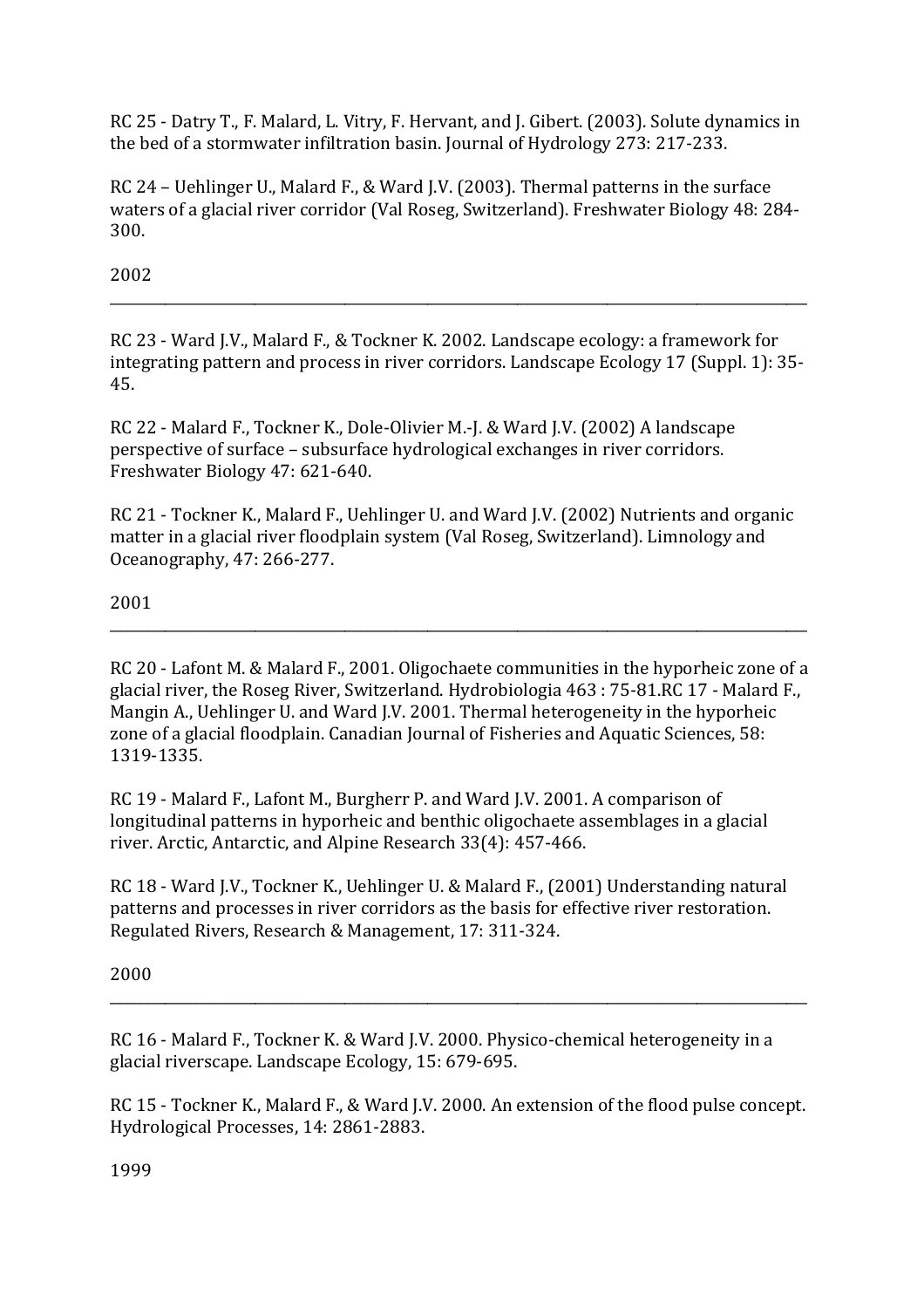RC 14 - Malard, F., Tockner, K., and Ward, J.V. 1999. Shifting dominance of subcatchment water sources and flow paths in a glacial floodplain, Val Roseg, Switzerland. Arctic, Antarctic, and Alpine Research, 31: 135-150.

RC 12 - Ward I.V., Malard F., Tockner K. and Uehlinger U. 1999. Influence of ground water on surface water conditions in a glacial flood plain of the Swiss alps. Hydrological Processes, 13: 277-293.

RC 13 - Malard F., and Hervant F. 1999. Oxygen supply and the adaptations of animals in groundwater. Freshwater Biology, 41: 1-30.

1997

RC 11 - Malard F., Gibert J. et Laurent R. 1997. L'aquifère de la source du Lez: un réservoir d'eau et de biodiversité. Karstologia, 30: 49-54.

RC 10 - Malard F., Revgrobellet I.-L. and Winiarsky T. 1997. Physico-chemical and biological dynamics of a sewage-polluted limestone aquifer. Int. Revue ges. Hydrobiol. 82, 4:507-524.

RC 9 - Tockner K., Malard F., Burgherr P., Robinson C.T., Uehlinger U., Zah R. and Ward J.V. 1997. Physico-chemical characterization of channel types in a glacial floodplain ecosystem (Val Roseg, Switzerland). Arch. Hydrobiol., 140, 4: 433-463.

RC 8 - Malard F., Reygrobellet J.-L., Laurent R. and Mathieu, J. 1997. Developments in sampling the fauna of deep water-table aquifers. Arch. Hydrobiol., 138, 3: 401-432.

1996

RC 7 - Malard F., J. Mathieu, J.-L. Reygrobellet, and M. Lafont. 1996. Biomonitoring groundwater contamination: application to a karst area in Southern France. Aquatic Sciences, 58 (2): 158-187.

RC 6 - Malard F., S. Plenet, and J. Gibert. 1996. The use of invertebrates in ground water monitoring: a rising research field. Ground Water Monitoring and Remediation, 16 (2): 103-113.

1995

RC 5 - Malard, F., G. Crague, M.-I. Turquin, and Y. Bouvet, 1995. Monitoring karstic ground water: the practical aspect of subterranean ecology. Theoretical and Applied Karstology, 7: 115-126.

RC 4 - Malard F., and R. Chapuis. 1995. Temperature logging to describe the movement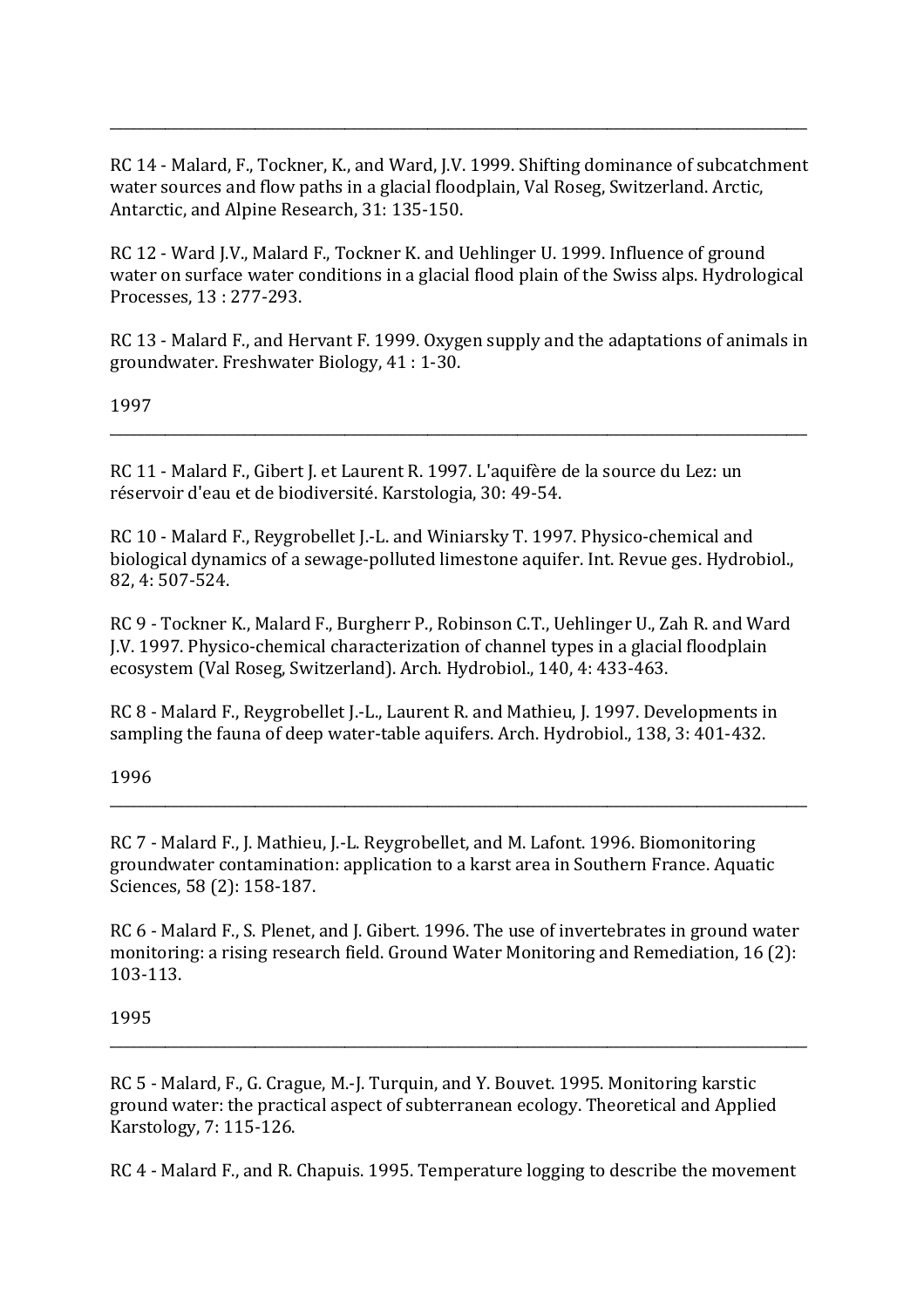of sewage-polluted surface water infiltrating into a fractured rock aquifer. J. Hydrol. 173: 191-217.

1994

RC 3 - Malard F., J. Gibert, R. Laurent, and J.-L. Revgrobellet, 1994. A new method for sampling the fauna of deep karstic aquifers, C. R. Acad. Sc. Paris, Life Sciences, 317: 955-966.

RC 2 - Malard F., J.L. Reygrobellet, and M. Soulié. 1994. Transport and retention of fecal bacteria at sewage-polluted fractured rock sites. I. Env. Oual., 23: 1352-1363.

RC 1 - Malard F., J.L. Reygrobellet, J. Mathieu, and M. Lafont. 1994. The use of invertebrate communities to describe groundwater flow and contaminant transport in a fractured rock aquifer. Arch. Hydrobiol., 131: 93-110.

2. Conférences invitées dans des congrés (CI)

2007

CI 10 - Malard F., 2007. Réponse biologique des nappes à l'infiltration des eaux pluviales. Troisième Université d'été de l'environnement, produire autrement, 27-28 Sept, 2007, Lyon, France.

2006

CI 9 - Malard F., 2006. La vie dans les aquifères: méio et macro-organismes. Congrès annuel de la Société Suisse d'Hydrogéologie, 6-7 Octobre 2006, Neuchâtel, Suisse.

2005

CI 8 - Malard F., 2005. Influence des circulations d'eau dans la zone hyporhéique sur le fonctionnement biogéochimique et la biodiversité des cours d'eau. Les Sédiments du Rhône, Grands Enjeux, Premières Réponses. 2° journée thématique de la ZABR, Valence, 10 juin 2005.

CI 7 - Malard F., 2005 - Ecologie des eaux souterraines en milieu alpin. Journées de printemps 2005 Alpine Hydrogeologie, Schwyz SUISSE, 27-28 Mai 2005.

2003

CI 6 - Malard F., 2003. Distribution patterns of groundwater fauna in France. EAWAG Seminar (45 min.), Zürich, Switzerland, 16 May 2003.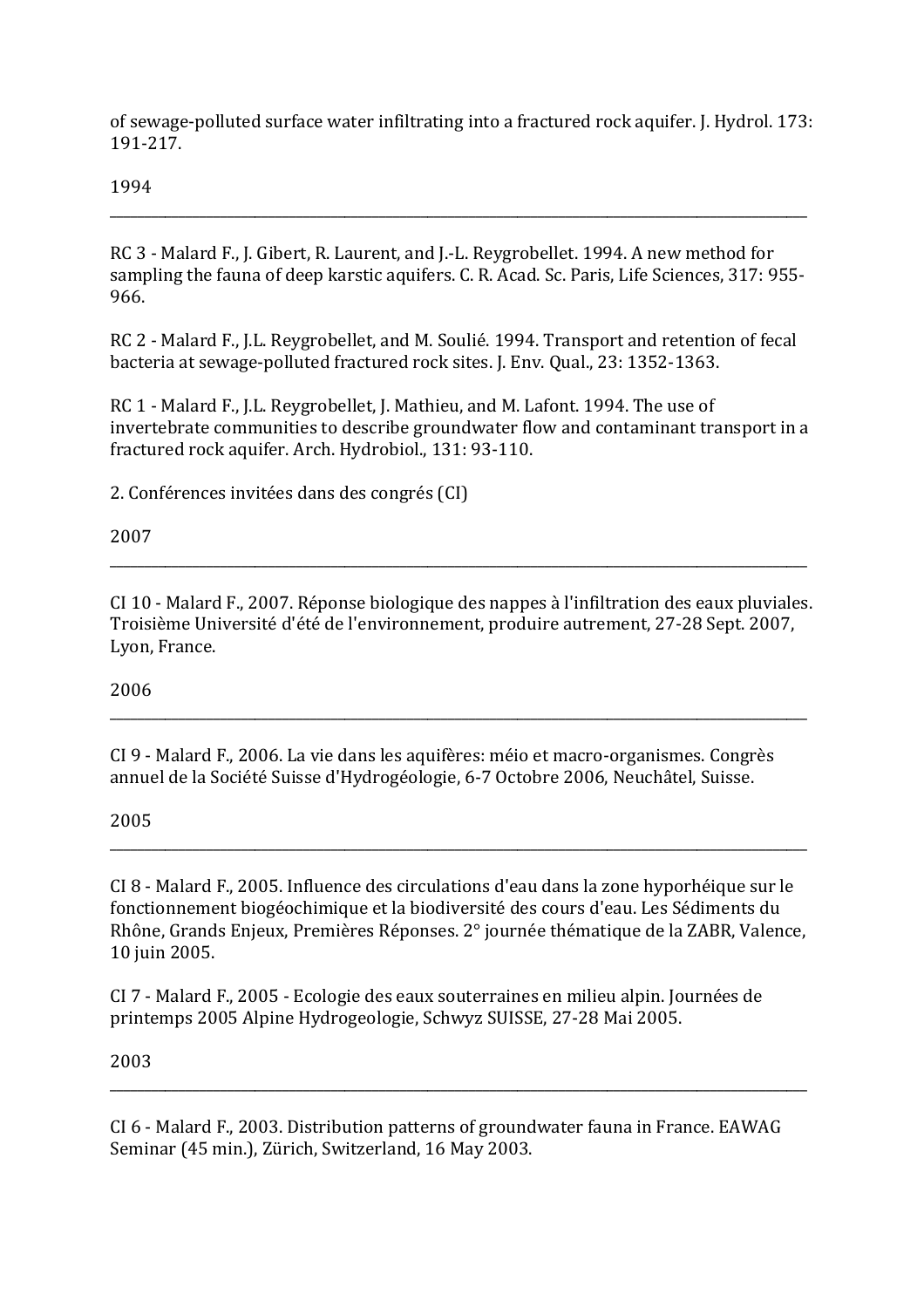CI 5 - Malard F., M.J. Dole-Olivier, K. tockner, and J.V. Ward (2001) Groundwater / surface water interactions as major controls of riverine landscape diversity. Riverine Landscapes: International Symposium on the Dynamics of River Corridors. March 25-30, 2001, Ascona, Switzerland.

\_\_\_\_\_\_\_\_\_\_\_\_\_\_\_\_\_\_\_\_\_\_\_\_\_\_\_\_\_\_\_\_\_\_\_\_\_\_\_\_\_\_\_\_\_\_\_\_\_\_\_\_\_\_\_\_\_\_\_\_\_\_\_\_\_\_\_\_\_\_\_\_\_\_\_\_\_\_\_\_\_\_\_\_\_\_\_\_\_\_\_\_\_\_\_\_\_\_\_\_\_

1999

 $CI$  4 - Malard F., 1999. Groundwater / surface water systems in the Rhône alluvial plains. Advanced European Course in Groundwater Ecology, Vienna (Austria), 10-17 October 1999.

\_\_\_\_\_\_\_\_\_\_\_\_\_\_\_\_\_\_\_\_\_\_\_\_\_\_\_\_\_\_\_\_\_\_\_\_\_\_\_\_\_\_\_\_\_\_\_\_\_\_\_\_\_\_\_\_\_\_\_\_\_\_\_\_\_\_\_\_\_\_\_\_\_\_\_\_\_\_\_\_\_\_\_\_\_\_\_\_\_\_\_\_\_\_\_\_\_\_\_\_\_

 $CI$  3 - Malard F., 1999. Groundwater contamination and ecological monitoring in a Mediterranean karst ecosystem in southern France. Advanced European Course in Groundwater Ecology, Vienna, Autriche, 10-17 October 1999.

1997

CI 2 - Malard F., 1997. Sampling in wells for describing ecological patterns at a microscale in karst aquifers. Int. Conference on Conservation and Protection of the Biota of Karst. Nashville, USA.

\_\_\_\_\_\_\_\_\_\_\_\_\_\_\_\_\_\_\_\_\_\_\_\_\_\_\_\_\_\_\_\_\_\_\_\_\_\_\_\_\_\_\_\_\_\_\_\_\_\_\_\_\_\_\_\_\_\_\_\_\_\_\_\_\_\_\_\_\_\_\_\_\_\_\_\_\_\_\_\_\_\_\_\_\_\_\_\_\_\_\_\_\_\_\_\_\_\_\_\_\_

\_\_\_\_\_\_\_\_\_\_\_\_\_\_\_\_\_\_\_\_\_\_\_\_\_\_\_\_\_\_\_\_\_\_\_\_\_\_\_\_\_\_\_\_\_\_\_\_\_\_\_\_\_\_\_\_\_\_\_\_\_\_\_\_\_\_\_\_\_\_\_\_\_\_\_\_\_\_\_\_\_\_\_\_\_\_\_\_\_\_\_\_\_\_\_\_\_\_\_\_\_

1995

CI 1 - Malard F., 1995. Recent developments in groundwater ecology: methodological and conceptual aspects. EAWAG Seminar, Zürich, Switzerland, 29 Novembre 1995.

3. Proceedings à comité de lecture (AC)

2004

AC 9 - Mermillod-Blondin F., Datry T., Nogaro G., Malard F., Bouger G. & J. Gibert. 2004. Bioturbation process in sediment of a stormwater infiltration basin: effect on organic matter processing and pollutant fluxes. Graie (Ed), Sustainable techniques and strategies in urban water management. NOVATECH, 1477-1483.

\_\_\_\_\_\_\_\_\_\_\_\_\_\_\_\_\_\_\_\_\_\_\_\_\_\_\_\_\_\_\_\_\_\_\_\_\_\_\_\_\_\_\_\_\_\_\_\_\_\_\_\_\_\_\_\_\_\_\_\_\_\_\_\_\_\_\_\_\_\_\_\_\_\_\_\_\_\_\_\_\_\_\_\_\_\_\_\_\_\_\_\_\_\_\_\_\_\_\_\_\_

AC 8 - Malard F., Datry T., Bouger, G., Gibert, J., 2004. The use of multilevel wells and multi-parameter loggers for monitoring groundwater quality below stormwater infiltration basins. Pp. 713-720. In GRAIE (ed.) «Sustainable techniques and strategies in urban water management », Novatech 2004, Delta Imprimerie, Lyon, France.

\_\_\_\_\_\_\_\_\_\_\_\_\_\_\_\_\_\_\_\_\_\_\_\_\_\_\_\_\_\_\_\_\_\_\_\_\_\_\_\_\_\_\_\_\_\_\_\_\_\_\_\_\_\_\_\_\_\_\_\_\_\_\_\_\_\_\_\_\_\_\_\_\_\_\_\_\_\_\_\_\_\_\_\_\_\_\_\_\_\_\_\_\_\_\_\_\_\_\_\_\_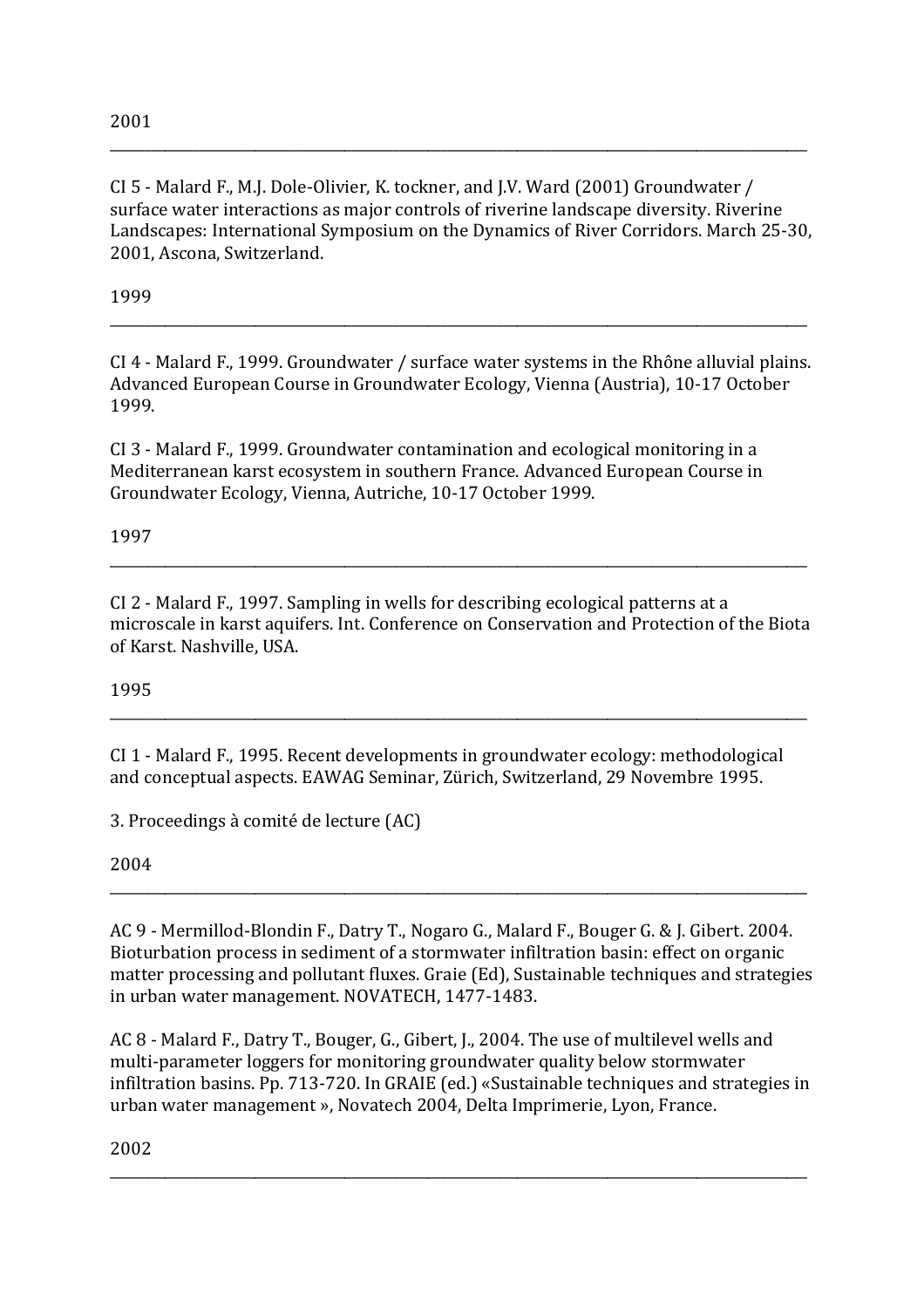AC 7 - Malard F., Hofmann A., Tockner K. & Uehlinger U. 2002. Iron concentration in the water of a glacial river system. Verh. Internat. Verein. Limnol. 28: 134-139.

2000

AC 6 - Malard F., Ward J.V. and Robinson C.T. 2000. An expanded perspective of the hyporheic zone. Verh. Internat. Verein. Limnol. 27: 431-437

1999

AC 5 - Ward J.V., Malard F., and Tockner K. 1999. Landscape ecology integrates pattern and process in river corridors. p. 97-102. In J. A. Wiens & M. R. Moss (Eds.), Issues in Landcsape Ecology. Pioneer Press, Greeley, Colorado.

1998

AC 4 - Ward J.V., Burgherr P., Gessner M.O., Malard F., Robinson C.T., Tockner K., Uehlinger U. and Zah R. 1998. The Val Roseg project: Habitat heterogeneity and connectivity gradients in a glacial floodplain system. p. 425-432. In K. Kovar, U. Tappeiner, N.E. Peters, and R.G. Craig (eds.), Hydrology, water resources and ecology in headwater. IAHS Press, Wallingford, U.K.

AC 3 - Malard F., J.L. Reygrobellet, and R. Laurent. 1998. Spatial distribution of hypogean invertebrates in an alluvial aquifer polluted by iron and manganese, Rhône River, France. Verh. Internat. Verein. Limnol., 26:1590-1594.

1997

AC 2 - Malard F., and Simon, K., 1997. Sampling in wells for describing ecological patterns at a microscale in karst aquifers. In: I.D. Sasowsky, D. W. Fong and E.L. White (eds), Conservation and protection of the biota of karst, Special Publication 3, Karst Water Institute, Charles Town, West Virginia, pp. 46-55.

1994

AC 1 - Malard, F., J.L. Reygrobellet, J. Gibert, R. Chapuis, C. Drogue, T. Winiarski, and Y. Bouvet. 1994. Sensitivity of underground karst ecosystems to human perturbation conceptual and methodological framework applied to the experimental site of Terrieu (Hérault - France). Verh. Internat. Verein. Limnol., 25: 1414-1419.

4. Proceedings sans comité de lecture (SC)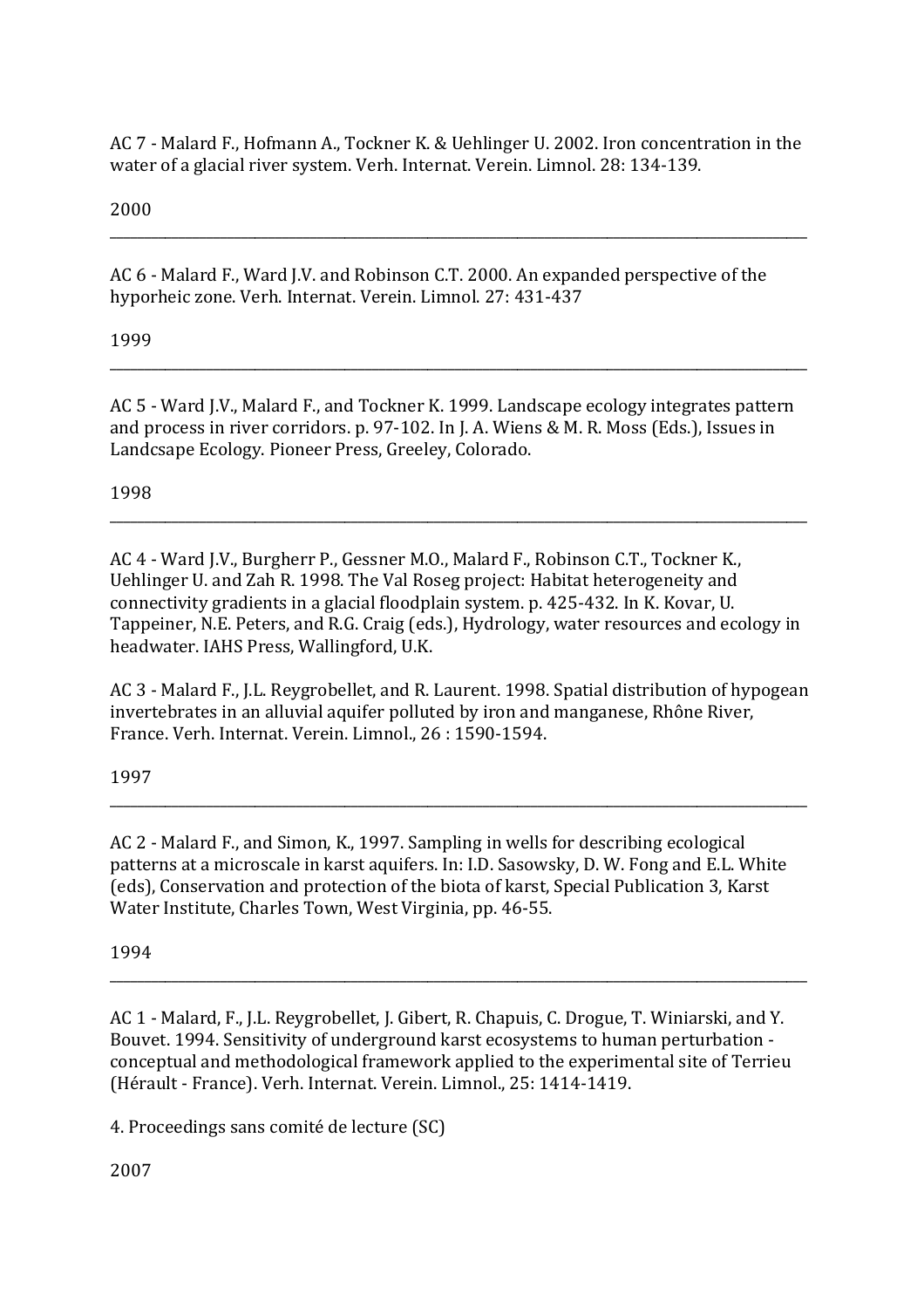SC 18 - Malard F., Foulquier A., Datry T. 2007. Dynamique du carbone organique dissous dans les nappes souterraines à l'aplomb de bassins d'infiltration. Actes des XIV journées techniques du Comité français d'hydrogéologie. 8-10 Novembre 2007, Lyon, Comité Français Hydrogéologie, ISSN 1958-5365. pp. 129-135.

SC 17 - Foulquier A., Malard F., Gibert J. 2007. Régime thermique des nappes phréatiques à l'aplomb de bassins d'infiltration. Actes des XIV journées techniques du Comité français d'hydrogéologie. 8-10 Novembre 2007, Lyon, Comité Français Hydrogéologie. ISSN 1958-5365. pp. 179-183.

2005

SC 16 - Datry T., Malard F., and Gibert J. 2005. Groundwater ecosystem responses to artificial stormwater infiltration : influence of vadose zone thickness. 3 pp. in Proceedings of the Meeting of the Australian and New Zealand Hydrological Society. "Where waters meet", Auckland, New Zealand.

SC 15 - Chocat B., Bactot L., Barraud S., Breil P., Malard F., Varnier J.C., Winiarski T. (2005). A field Observatory in urban drainage : the OTHU project - Five year experience. Proceedings of the 10th International Conference on Urban Drainage, Copenhagen, Denmark, 22-26 August 2005, 8 p in [CD Rom].

SC 14 - Paran F., Malard F., Mathieu J., Lafont M., Galassi D. & P. Marmonier. 2005. Distribution of groundwater invertebrates along an environmental gradient in a shallow water-table aquifer. pp. 99-109 in Proceedings of the Symposium on World Subterranean Biodiversity, J. Gibert (ed.), University Lyon 1, Villeurbanne, France.

SC 13 - Gibert J., Brancelj A., Camacho A., Castellarini F., DeBroyer C., Deharveng L., Dole-Olivier M.J., Douady C., Galassi D., Malard F., Martin P., Michel G., Sket B., Stock F., Trontelj P. & Valdecasas A. 2005. Groundwater Biodiversity. Protocols for the ASsessment and Conservation of Aquatic Life In the Subsurface (PASCALIS): overview and main results, pp. 39-52, in Proceedings of the Symposium on World Subterranean Biodiversity, J. Gibert (ed.), University Lyon 1, Villeurbanne, France.

SC 12 - Ferreira D., Malard F., Dole-Olivier M-J. & J. Gibert. 2005 Hierarchical pattern of obligate groundwater biodiversity in France. pp. 75-78. in Proceedings of the Symposium on World Subterranean Biodiversity, J. Gibert (ed.), University Lyon 1, Villeurbanne, France.

SC 11 - Dole-Olivier M-J. Malard F., & J. Gibert. 2005. Environmental gradients in ground waters. Main factors driving the composition of stygobiontic assemblages at a regional scale, pp. 79-82 in Proceedings of the Symposium on World Subterranean Biodiversity, J. Gibert (ed.), University Lyon 1, Villeurbanne, France.

SC 10 - Castellarini F., Dole-Olivier M-J., Malard F., & J. Gibert. 2005. Improving the assessment of groundwater biodiversity by exploring environmental heterogeneity at a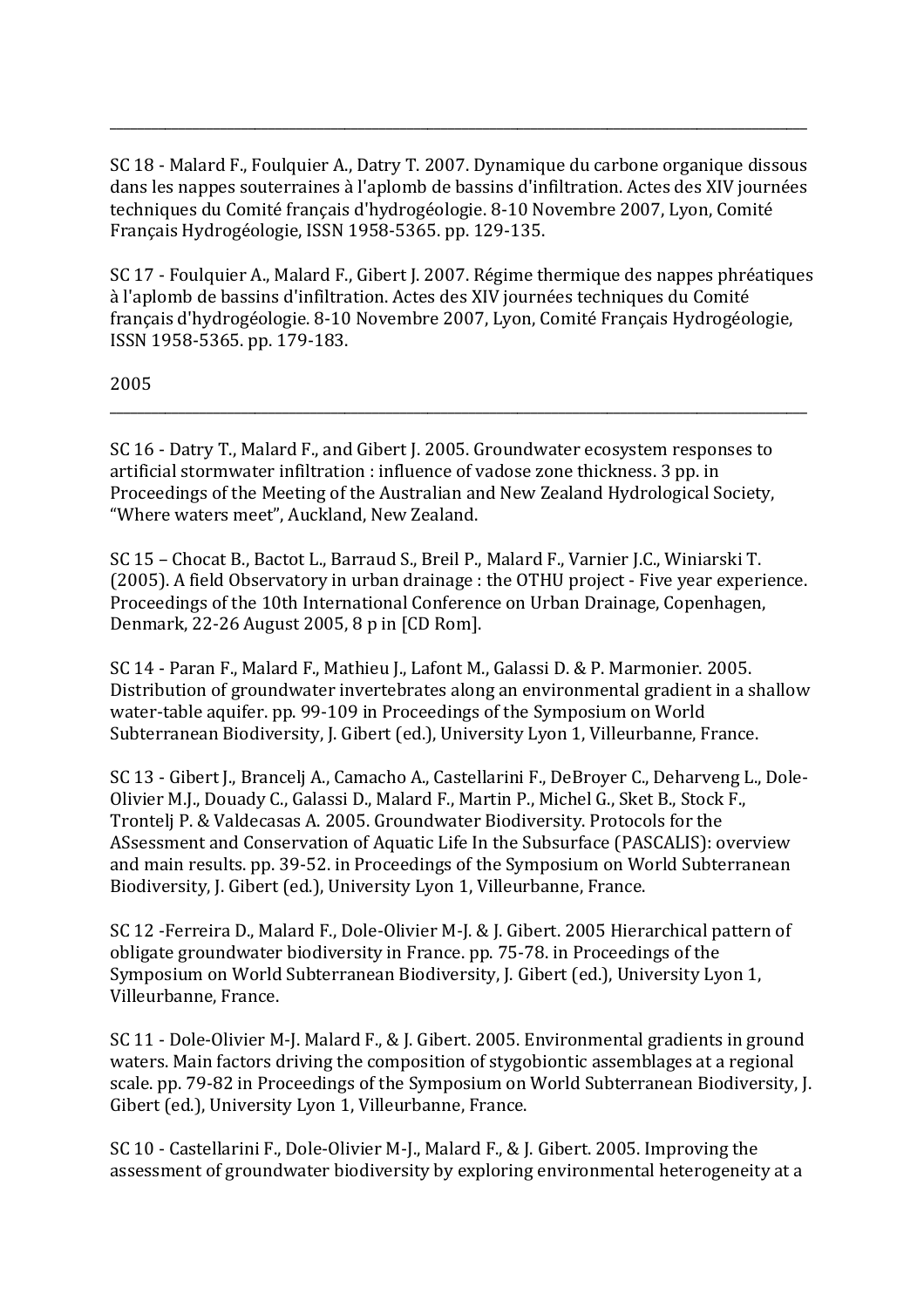regional scale, pp. 83-88, in Proceedings of the Symposium on World Subterranean Biodiversity, J. Gibert (ed.), University Lyon 1, Villeurbanne, France.

SC 9 - Datry T., Malard F., & J. Gibert. 2005. Does groundwater recharge stimulate biodiversity? pp. 107-113. in Proceedings of the Symposium on World Subterranean Biodiversity, J. Gibert (ed.), University Lyon 1, Villeurbanne, France.

SC 8- Malard F., 2005. Influence des circulations d'eau dans la zone hyporhéique sur le fonctionnement biogéochimique et la biodiversité des cours d'eau. Pp. 65-73. In Actes du Colloque Les Sédiments du Rhône, Grands Enjeux, Premières Réponses. 2° journée thématique de la ZABR, Valence, 10 juin 2005.

SC 7 – Datry T., Malard F., Bouger G. et Gibert J. 2005. Auto-épuration des rejets urbains de temps de pluie par les bassins d'infiltration. Fiche Technique OTHU N°10. Proceedings de la Journée technique de l'OTHU, 27 Janvier 2005, Lyon.

2004

SC 6 - Dole-Olivier M-L. Malard F., & J. Gibert, 2004. Biodiversité dans les eaux souterraines. Publications S.H.F. L'Eau et le Monde Vivant. Congrès de la Société hydrotechnique de France, 28èmes Journées de l'Hydraulique, Paris FRANCE, 23-30.

2002

SC 5 - Malard F., et Datry T. 2002. Plan d'expérimentation pour la mesure des impacts de l'infiltration des eaux pluviales sur la qualité physico-chimique et biologique des nappes en zone urbanisée. Fiche technique OTHU N°6, 4 pp. Proceedings de la Journée technique de l'OTHU, 25 septembre 2002, Lyon.

2001

SC 4 - Datry T., Malard F., et Gibert J. 2001. Une nouvelle méthodologie pour mesurer insitu l'influence des organismes aquatiques souterrains sur le remaniement sédimentaire. Bulletin du Groupe Francophone Humidimétrie et Transferts en Milieux Poreux 47 : 132-137. Proceedings des 26ème Journées Scientifiques du GFHN, Vaulx-en-Velin, 27-28 Novembre 2001.

SC 3 – Malard F., 2001. Groundwater contamination and ecological monitoring in a Mediterranean karst ecosystem in southern France. Pp. 183-194. In Griebler C., D.L. Danielopol, J. Gibert, H.P. Nachtnebel, and J. Notenboom (eds.) Groundwater ecology: a tool for management of water resources. Office for Official Publications of the European Communities, EUR 19887, Luxembourg.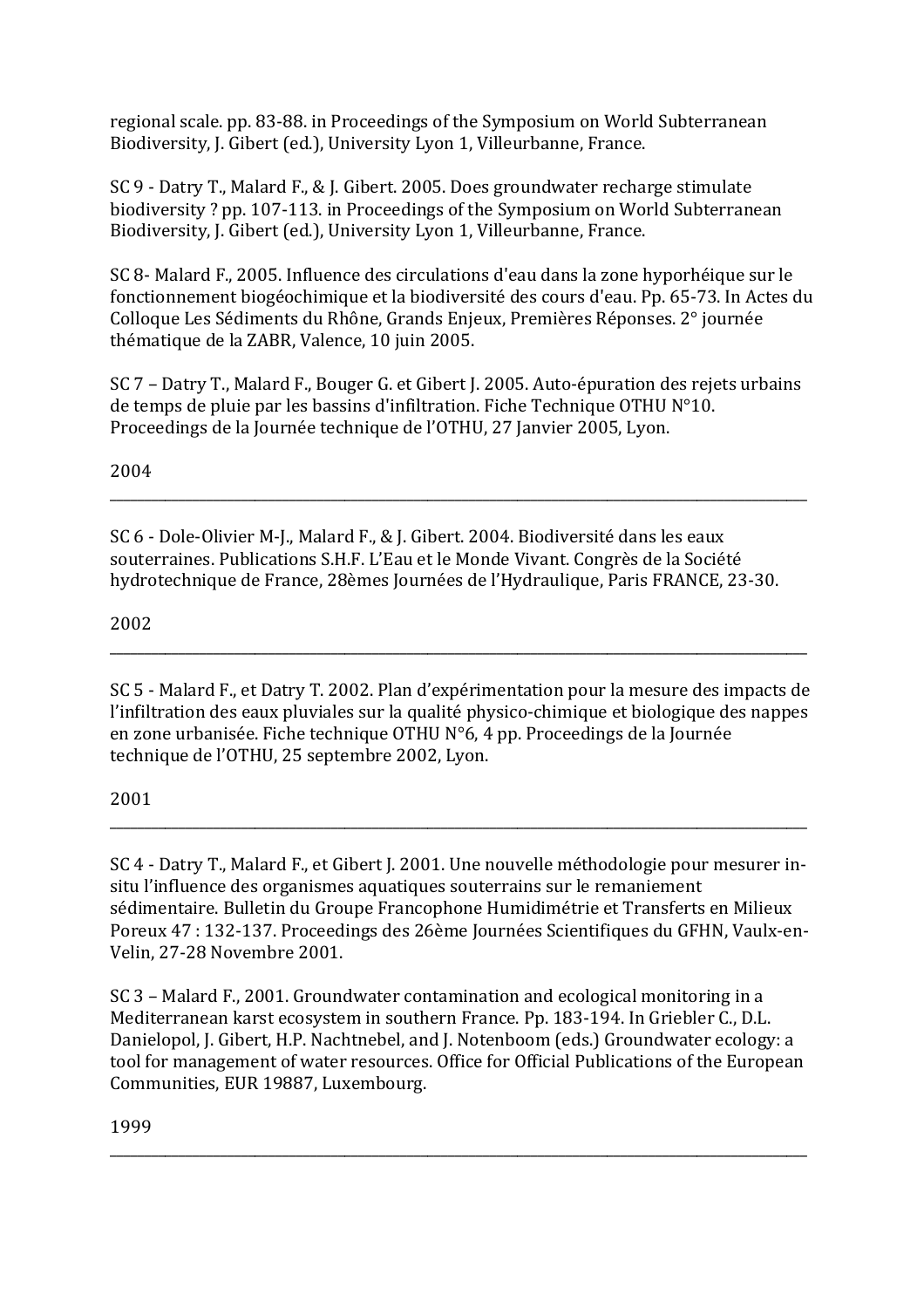SC 2 – Malard F., 1999. Groundwater contamination and ecological monitoring in a Mediterranean karst ecosystem in southern France. Pp. 213-224. In D.L. Danielopol, C. Griebler, J. Gibert, H.P. Nachtnebel and J. Notenboom (eds.), Groundwater ecology: a tool for management of water resources. EC Environment and Climate Programme, Austrian Academy of Sciences, Vienna, Austria.

1996

SC 1 - Malard, F., R. Laurent et J. L. Revgrobellet. 1996. Impacts physico-chimiques et biologiques de l'aménagement des fleuves sur les nappes alluviales: exemple de la retenue du barrage de Génissiat (Ain) dans un secteur encaissé du Rhône. In: Documents BRGM 256, Colloque AIH / GIP Hydrosystème "Contribution des eaux souterraines au fonctionnement des hydrosystèmes", pp. 67-72.

5. Publications dans des revues sans comité (RS)

2006

RS 9 - Malard F., Lefébure T., Issartel J., Douady C., Lazzarotto J. 2006. De l'influence des glaciations du Quaternaire sur les crustacés aquatiques souterrains. Nature et Patrimoine en Pays de Savoie 18: 30-33.

2005

RS 8 - Datry T., Malard F., Bouger G. et Gibert J. 2005. Auto-épuration des rejets urbains de temps de pluie par les bassins d'infiltration Hydroplus 153: 57-59.

2003

RS 7 - Perrodin Y., Delolme C., Winiarski T., Bedell J.-P., Barraud S., Bardin J.-P., Dechesne M., Gibert J., Malard F., Gourdon R., Brelot E., and Bacot L. 2003. Projet "MGD infiltration" Maîtrise et gestion durable des ouvrages d'infiltration des eaux pluviales en milieu urbain. Revue Française du Génie Civil (Recherche et innovation) 7: 81-88.

RS 6 - Dole-Olivier M.-J., Malard F., et Gibert J. 2003. Biodiversité dans les eaux souterraines. Echo de la Petite Montagne, Journal d'un Pays Jurassien 84(3): 20-21.

RS 5 - Perrodin Y., Delolme C., Winiarski T., Bedell J.-P., Barraud S., Bardin J.-P., Dechesne M., Gibert J., Malard F., Gourdon R., Brelot E., and Bacot L. 2003. Projet "MGD infiltration" Maîtrise et gestion durable des ouvrages d'infiltration des eaux pluviales en milieu urbain. Revue Française du Génie Civil (Recherche et innovation) 7: 81-88.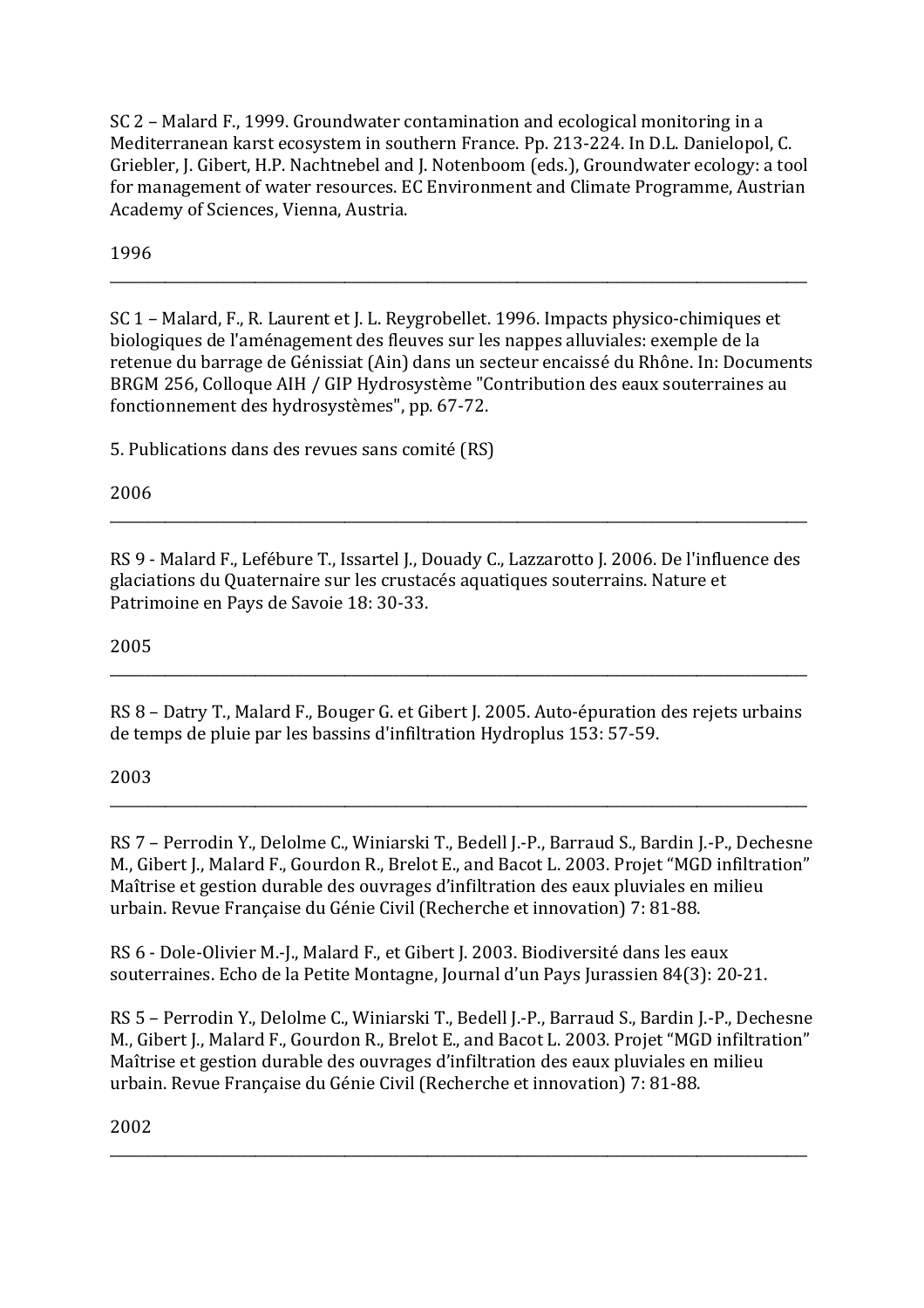RS 4 - Uehlinger U., Tockner K. and Malard F., 2002. Ecological windows in glacial stream ecosystems. EAWAG News 54: 20-21. (translated in French, German, and Chinese).

RS 3 - Malard F., 2002. Biodiversity in a glacial hyporheic corridor. EAWAG News 54: 16-17. (translated in French, German, and Chinese).

RS 2 - Tockner K., Uehlinger U. and Malard F., 2002. Habitat dynamics in the Val Roseg flood plain, EAWAG News 54: 14-15. (translated in French, German, and Chinese).

RS 1 - Uehlinger U., Malard F., and Tockner K. 2002. Val Roseg: a glacial flood plain in the Swiss Alps. EAWAG News 54: 12-13. (translated in French, German, and Chinese).

6. Communications à des congrès : congrès internationaux (CC)

2005

CC 24 - Malard F., Uehlinger U., Zah R. & K. Tockner. 2005. Floodpulse, riverscape dynamics, and hyporheic biodiversity patterns in a glacial-river floodplain system. ASLO 2005. Aquatic Sciences Meeting, Salt Lake City USA, Février 2005. Communication orale.

2004

CC 23 - Malard F., Datry T., Bouger G. & J. Gibert. 2004. The use of multilevel wells and multi-parameter loggers for monitoring groundwater quality below stormwater infiltration basin. Novatech 2004, Lyon FRANCE, Juin 2004. Communication orale.

CC 22 - Malard F., 2004. Additive partitioning of stygobiont species richness in southern Europe. Symposium on World Subterranean Biodiversity, Villeurbanne FRANCE, 8-10 Décembre 2004. Communication orale.

C 21 - Malard F., Datry T., & J. Gibert. 2004. Response of invertebrate assemblages to increased groundwater recharge rates in a phreatic aquifer. Symposium on World Subterranean Biodiversity, Villeurbanne FRANCE, 8-10 Décembre 2004. Communication orale.

2002

CC 20 - Malard F., Ferreira D., Dolédec S. and I.V. Ward. 2002. A test of the hyporheic corridor concept. Annual Symposium of the North American Benthological Society, Pittsburg, USA, May 28 - June 1, 2002.

2001

CC 19 - Malard F., Tockner K. & U. Uehlinger - 2001 - Glacier as a source of iron in an alpine-river-floodplain system. XXVIII Cong. Int. Limnol., Armidale AUSTRALIE, Février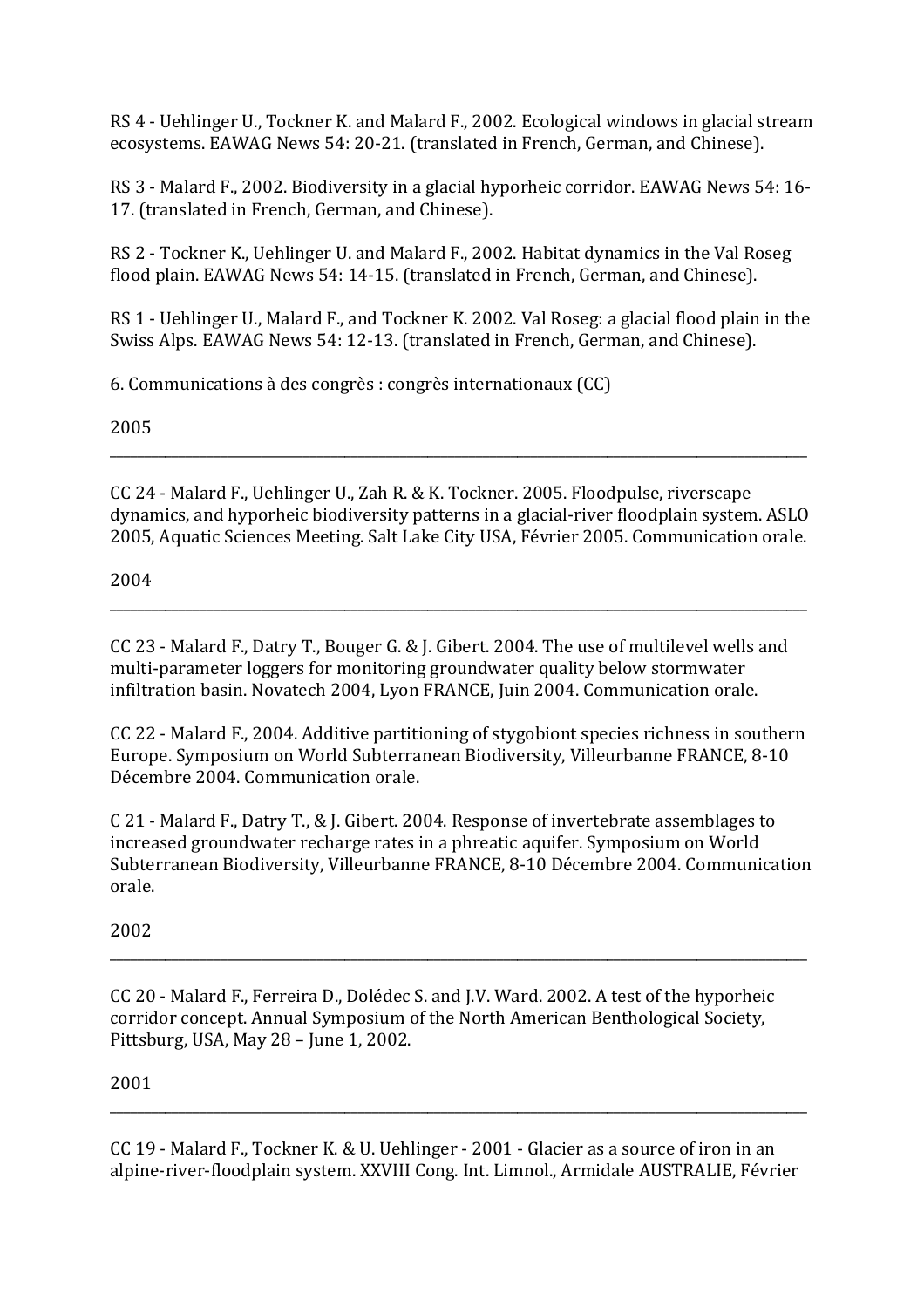2001.

CC 18 - Malard F., Datry T. & J. Gibert - 2001 - Physico-chemical and biological groundwater quality below a stormwater infiltration basin lacking efficient filtration system. Novatech - 4th International Conference on Innovative Technologies in Urban Storm Drainage, Lyon FRANCE. Juin 2001.

2000

CC 17 - Malard F., Lafont M., Burgherr P. & I.V. Ward - 2000 - Longitudinal distribution of benthic and hyporheic Oligochaetes in a glacial river. Int. Symposium High Mountain Lakes and Streams, Innsbruck AUTRICHE, Septembre 2000. Communication orale.

1998

CC 16 - Malard, F., Ward J.V. and Robinson C. T. 1998. The perched hyporheic zone. XXVII SIL Congress, Dublin (Ireland), August 9-14, 1998.

1997

CC 15 - Malard, F. and Mathieu J. 1997. Research activity of the Biospeleologial Society: features and evolution. XIII International Symposium of Biospeleology. Marrakesh. Morocco.

CC 14 - Malard F., and Ward J.V. 1997. The role of ground water in maintaining habitat heterogeneity and species diversity in an extreme environment: the example of a glacial flood plain. XIII International Symposium of Biospeleology. Marrakesh, Morocco.

1995

CC 13 - Malard F., J.-L. Reygrobellet, and R. Laurent. 1995. Physico-chemical and biological significance of interactions between a groundwater body and the underflow of the Rhône River (Haute-Savoie, France). International Symposium of Biospeleology, Moulis, France.

CC 12 - Malard F., J.-L. Reygrobellet, and R. Laurent. 1995. Physico-chemical and biological monitoring of groundwater contamination in a porous aquifer by manganese. XXVI SIL Int. Cong., Sao Paulo, Brazil.

1994

CC 11 - Malard, F., J.-L. Reygrobellet, and J. Mathieu. 1994. Is biological monitoring of karst groundwater at the scale of a basin a feasible project? International Symposium of Biospeleology, Firenze.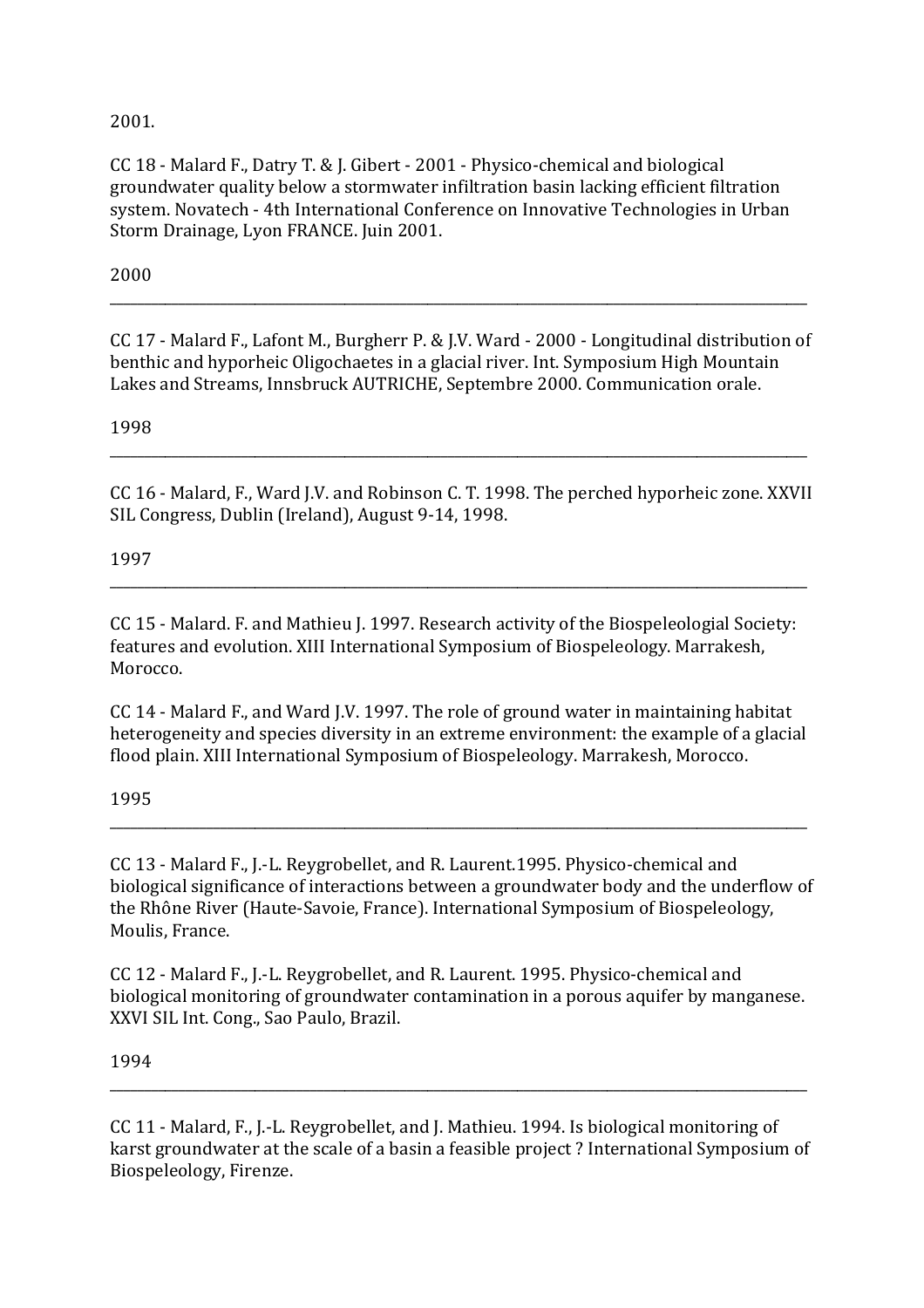CC 10 - Malard F., 1994. The use of aquatic hypogean communities to monitor karstic groundwater contamination: application to a karst area in southern France. XII th International Symposium on Theoretical and Applied Karstology. Baile Felix.

CC 9 - Malard F., 1994. Faunal sampling to describe groundwater and associated contaminant flow in a fractured rock aquifer. 2nd Int. Conf. on Ground Water Ecology, Atlanta, USA.

1993

CC 8 - Malard F., 1993. Groundwater invertebrate communities associated with a contaminated karst aquifer. XI Int. Cong. of Speleology, Beijing, China.

CC 7 - Malard F., 1993. Contamination and self-purification processes at a fractured limestone site recharged with secondary sewage effluent. XI Int. Cong. of Speleology, Beijing, China.

CC 6 - Malard, F., Henry, J.-P., and G. Magniez. 1993. Asellus (Asellus) hilgendorfii. (Crustacea, Asellota, Asellidae) collected in ground water of China (Guangxi). XI Int. Cong. of Speleology, Beijing, China.

CC 5 - Malard F., 1993. Groundwater-surface water ecotones originating from quaternary deposits in a lowland karstic plain. Int. Conf. on Groundwater / Surface Water Ecotones, Lyon.

1992

CC 4 - Malard F., 1992. Vulnérabilité des écosystèmes souterrains karstiques. Influence des caractéristiques structurales du réservoir sur les flux biotiques et abiotiques. Int. Cong. Hydrologie en Pays Calcaire et en Milieu Fissuré, Neuchâtel, Switzerland.

CC 3 - Malard, F., J.-L. Reygrobellet, and J. Mathieu. 1992. Contribution of superficial and groundwater animal communities to spatial and temporal description of contamination processes in karst aquifers by urban pollutants. International Symposium of Biospeleology, Tenerife, Spain.

CC 2 - Malard, F., J.-L. Reygrobellet, J. Gibert, R. Chapuis, C. Drogue, T. Winiarski, and Y. Bouvet, 1992. Interdisciplinary approach of contamination and self-purification processes occuring within a polluted karst aquifer. XXV SIL International Congress, Barcelona, Spain.

1991

CC 1 - Malard F., 1991. Apport des marqueurs faunistiques dans la compréhension des aquifères karstiques. Application aux karts de plaine de la région de Dijon (France).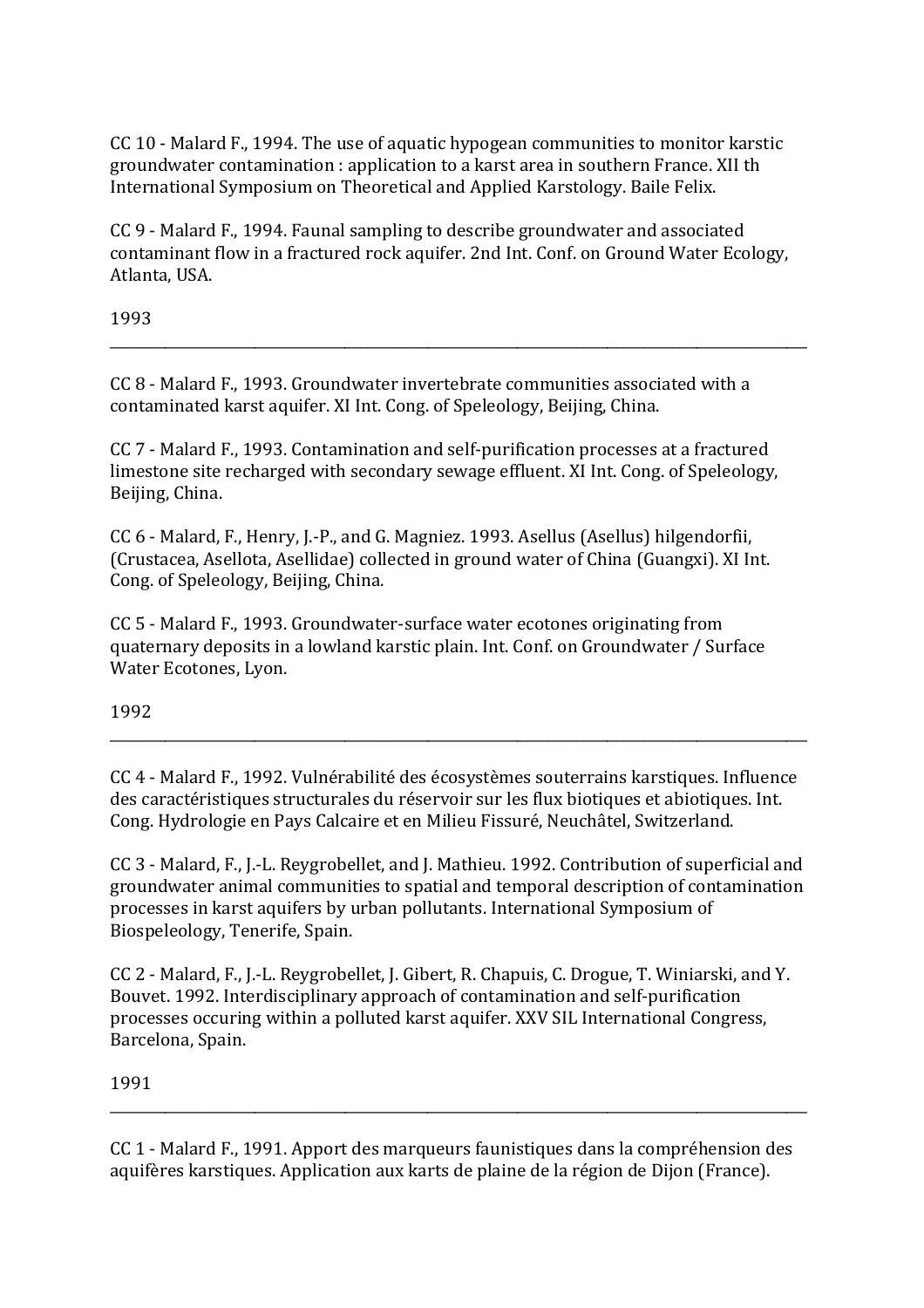International Symposium of Biospeleology, Liège, Belgium.

7. Communications à des congrès: congrès nationaux (CC)

2007

CC 9 - Malard F., Foulquier A., Datry T. 2007. Dynamique du carbone organique dissous dans les nappes souterraines à l'aplomb de bassins d'infiltration. XIV Journées Techniques du Comité Français d'Hydrogéologie, 8 10 Novembre 2007, Lyon, France.

2006

CC 8 - Malard F., 2006. Biogéographie de Niphargus virei dans le Jura. Congrès Régional de Spéléologie Rhône Alpes. Saint Pierre de Chandieu, 26-27 mars 2006, France.

2005

CC 7 - Malard F., Datry T., Mermillod-Blondin F., Bouger G., Martin D., Gibert J. 2005. Méthodologie de suivi des impacts d'un ouvrage sur la nappe. 2° Journée Technique de l'OTHU, Hôtel de la Communauté Urbaine de Lyon, 27Janvier 2005, Lyon.

2002

CC 6 - Malard F., 2002. Plan d'expérimentation pour la mesure des impacts de l'infiltration des eaux pluviales sur la qualité physico-chimique et biologique des nappes en zone urbanisée. Journée technique de l'OTHU, 25 septembre 2002, Lyon.

2000

CC 5 - Malard F., 2000. Impacts de l'infiltration des eaux de ruissellement pluvial sur les nappes phréatiques. Rencontre du G.I.S. Sol Urbain, Lyon, 16-17 mars 2000.

1999

CC 4 - Malard F., Tockner K. and Ward I.V. 1999. Approche quantitative de l'hétérogénéité des corridors fluviaux à partir d'indices du paysage. 4° Congrès International Limnologie – Océanographie, Université de Bordeaux 1, 7-10 septembre 1999.

1995

CC 3 - Malard, F., R. Laurent et J. L. Reygrobellet. 1995. Impacts physico-chimiques et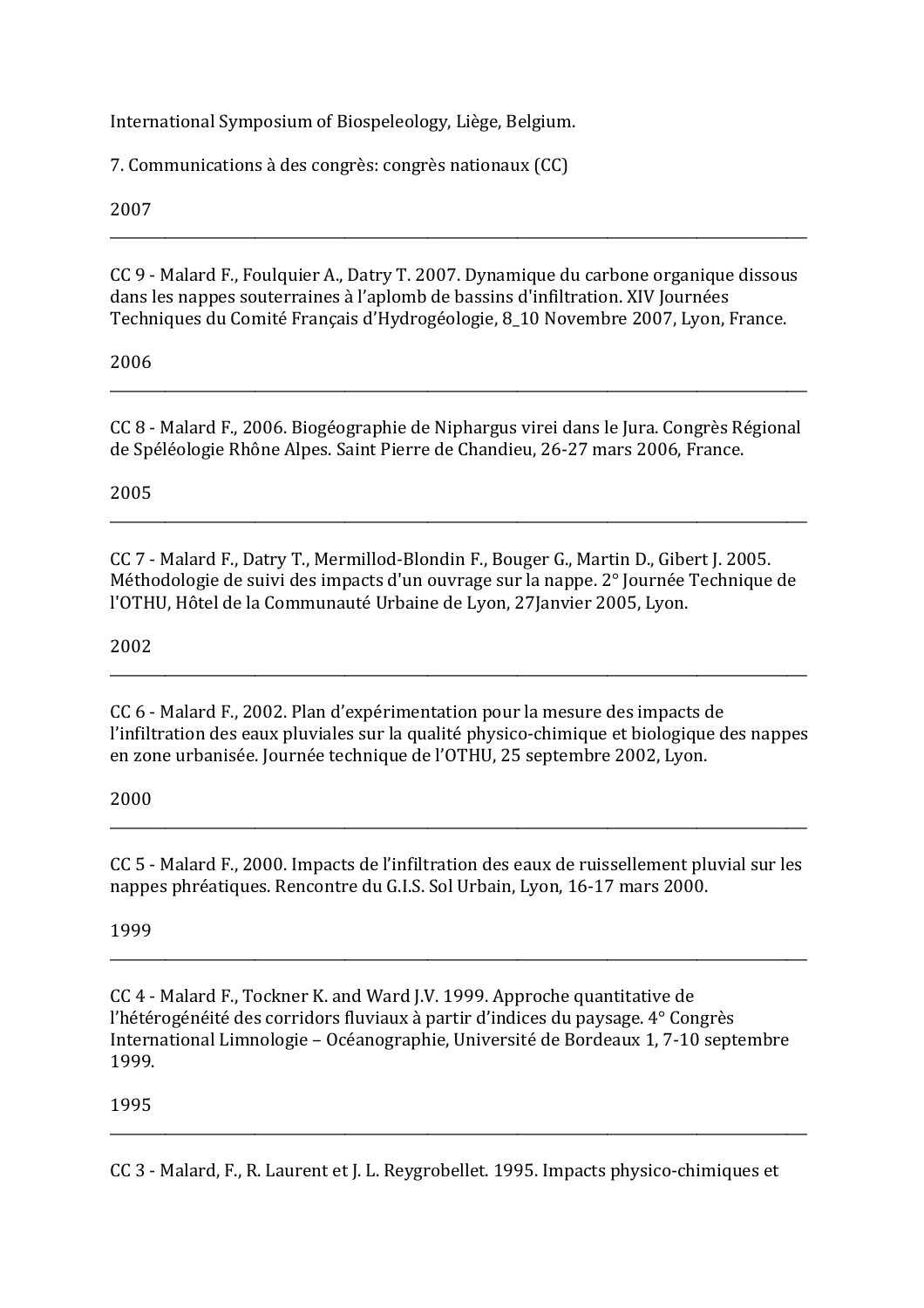biologiques de l'aménagement des fleuves sur les nappes alluviales: exemple de la retenue du barrage de Génissiat (Ain) dans un secteur encaissé du Rhône. Séminaire du GIP Hydrosystème, Montpellier.

1994

CC 2 - Malard F., 1994. Le diagnostic biologique (macro et méiofaune) des aquifères contaminés - un exemple en milieu karstique. 15e Réunion des Sciences de la Terre, Comprendre Valoriser et Gérer la Terre, Nancy.

1993

CC 1 - Malard F., 1993. Dynamique physico-chimique et biologique d'un aquifère karstique contaminé. Colloque "Eaux Continentales" du PIR environnement du CNRS, Toulouse.

8. Séminaires, workshops (SW)

2007

SW 18 - Malard F., Colson C., Douady C., Hervant F. 2007. Impact des changements climatiques sur la faune aquatique souterraine des karsts de haute altitude. Journée Scientifique des Réserves Naturelles de Haute-Savoie, 11-12 septembre 2007, Sixt-Fer-à-Cheval. France.

SW 17 - Malard F., 2007. Structure et fonctionnement d'une rivière glaciaire en tresse. Séminaire ZABR, les rivières en tresses: enjeux de gestion et perspectives scientifiques. 3-4 Sep. 2007, Digne, France (conférencier invité).

## 2006

SW 16 - Malard F., 2006. Biodiversité dans les eaux souterraines: des dragons aux marqueurs moléculaires. Séminaire scientifique de l'INRA de Thonon (conférencier invité), Juillet 2006, Thonon, France.

SW 15 - Malard F., Issartel J., Lefébure T., Lazzarotto J. 2006. Contribution à l'étude du devenir des espèces aquatiques souterraines lors des glaciations du Quaternaire dans la réserve naturelle de Sixt-Fer-à-Cheval (Haute-Savoie). Journée Scientifique des Réserves Naturelles de Haute-Savoie, Septembre 2006, Pringy, France.

2004

SW 14 - Malard F., 2004. The use of heuristics for defining network of priority conservation sites. Workshop of the European Program PASCALIS. 22 Juillet 2004, Paris,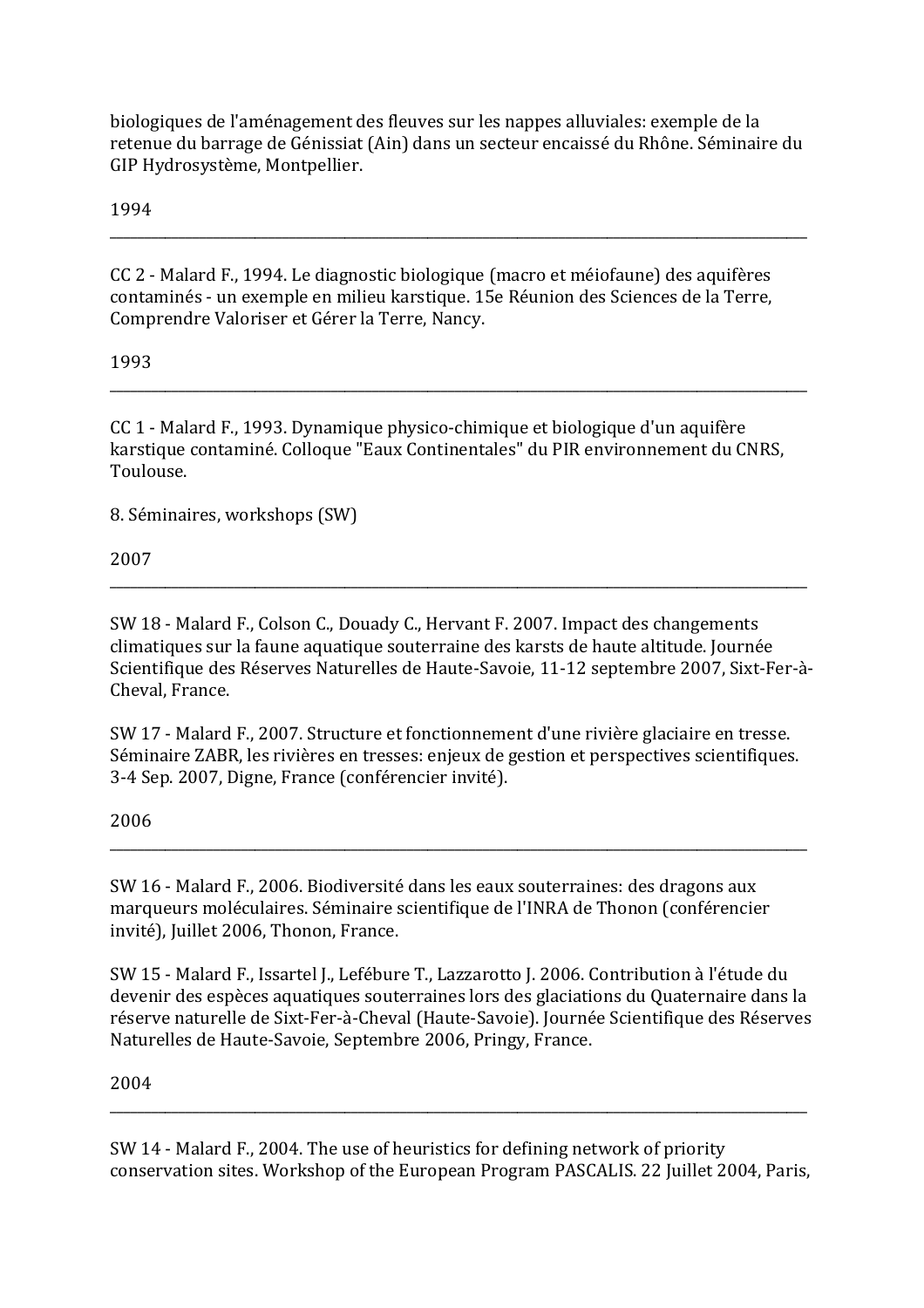France.

SW 13 - Malard F., 2004. Hydrobiologie et Ecologie Souterraines. Séminaire (45 min.). Rencontres scientifiques du Musée de l'Eau de Pont-en-Royans, France, 4 Juin 2004.

2003

SW 12 - Malard F., 2003. The use of co-inertia analysis for examining fauna-environment relationships in groundwater. Second Annual Meeting of the European Program PASCALIS. 12 Décembre 2003, University of l'Aquila, Italy.

SW 11 - Malard F., Datry T., Gibert J. 2003. Dynamics of solutes, dissolved oxygen and invertebrates in shallow groundwater below a stormwater infiltration basin. First European Scientific Seminar of the OTHU project. 12 Novembre 2003, Lyon, France.

SW 10 - Malard F., 2003. Historical and ecological variables affecting groundwater biodiversity in the Merdional Jura, France. Seminar of the EU Project PASCALIS (Protocols for the ASsessment and Conservation of Aquatic Life In the Subsurface). Contract n°: n°EVK2-CT-2001-00121. Lyon. July 5-6-7, 2003.

SW 9 - Malard F., 2003. Faune aquatique souterraine de France. Séminaire des Réserves Naturelles de Haute-Savoie "Les environnements karstiques d'altitude des Réserves Naturelles de Haute-Savoie", 10-11 Juillet 2003, Sixt-Fer-à-Cheval.

SW 8 - Malard F., 2003. Historical and ecological variables affecting groundwater biodiversity in the Merdional Jura, France. Seminar of the EU Project PASCALIS (Protocols for the ASsessment and Conservation of Aquatic Life In the Subsurface). Contract n°: n°EVK2-CT-2001-00121, Lyon, July 5-6-7, 2003.

2002

SW 7 - Malard F., 2002. Presentation of the sampling manual. Workshop PASCALIS " sampling groundwater fauna", University Lyon 1, 22-26 April 2002.

SW 6 - Malard F., 2002. Presentation of the field session "sampling in wells ". Workshop PASCALIS "sampling groundwater fauna", University Lyon 1, 22-26 April 2002.

SW 5 - Malard F., 2002. Application of the PASCALIS sampling design to the Meridional Jura. Workshop PASCALIS "sampling groundwater fauna", University Lyon 1, 22-26 April 2002.

SW 4 - Malard F., 2002. Sampling design for estimating regional groundwater biodiversity within the EU project PASCALIS. Workshop PASCALIS "sampling groundwater fauna", University Lyon 1, 22-26 April 2002.

SW 3 - Malard F., 2002. Presentation of the workpackage 4 " sampling design " within the EU project PASCALIS. Séminaire du projet européen PASCALIS, University Lyon 1,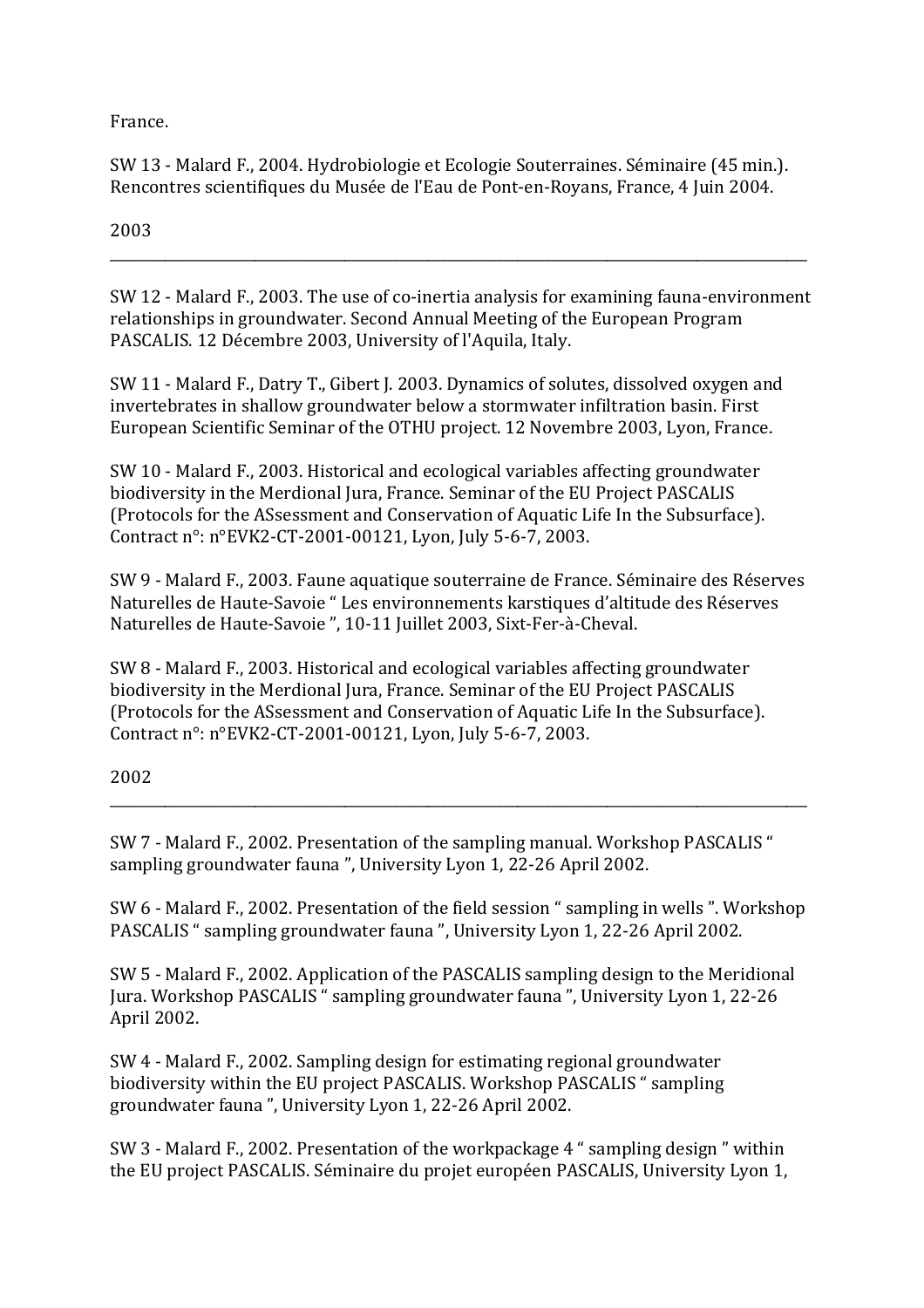25-26 January 2002.

## 2001

SW 2 - Malard F., 2001. Présentation d'un site atelier de l'OTHU (bassin d'infiltration de l'IUT. Campus de la Doua). Excursion du Symposium International NOVATECH. Innovative technologies in urban drainage, 25-27 juin 2001, Lyon (Oral communication : 30 min).

SW 1 - Malard F., 2001. Evaluation de l'impact de l'activité anthropique sur les nappes en milieu urbain. Séminaire de l'Obervatoire de Terrain en Hydrologie Urbaine. Direction de l'Eau, COURLY, Lyon, 18 Avril 2001.

9. Livres et ouvrages (LO)

2002

LO 1 - Malard F., (ed.) 2002. Sampling Manual for the Assessment of Regional Groundwater Biodiversity. 74 pp., 41 figures, 13 tables, 6 appendixes, and 23 photos. Sampling manual published within the framework of the EU Project PASCALIS (Protocols for the ASsessment and Conservation of Aquatic Life In the Subsurface). Fifth Framework Programme, Key Action 2: Global Change, Climate and Biodiversity, 2.2.3 Assessing and conserving biodiversity, Contract n°: n°EVK2-CT-2001-00121. Manual available on http://www.pascalis-project.com.

10. Chapîtres d'ouvrages internationaux (CO)

2012

CO 14 - Hervant F., Malard, F. 2012. Responses to hypoxia. In: The Encyclopedia of Caves, 2nd edition (éditeurs : D. Culver & W. B. White). Elsevier (Amsterdam). Pages 651-658.

2006

CO 13 - Datry T., Malard F. & I. Gibert - 2006 - Effects of artificial stormwater infiltration on urban groundwater ecosystems. In NATO-ASI Book, Urban groundwater management and sustainability, Tellam J.H. et al. Eds, Springer, 331-345.

2004

CO 12 - Hervant F., F. Malard. 2004. Adaptation to low oxygen. In: The Encyclopedia of Caves (editeur : D. Culver & C. R. Crumly). Academic Press (New York). Pages 10-17.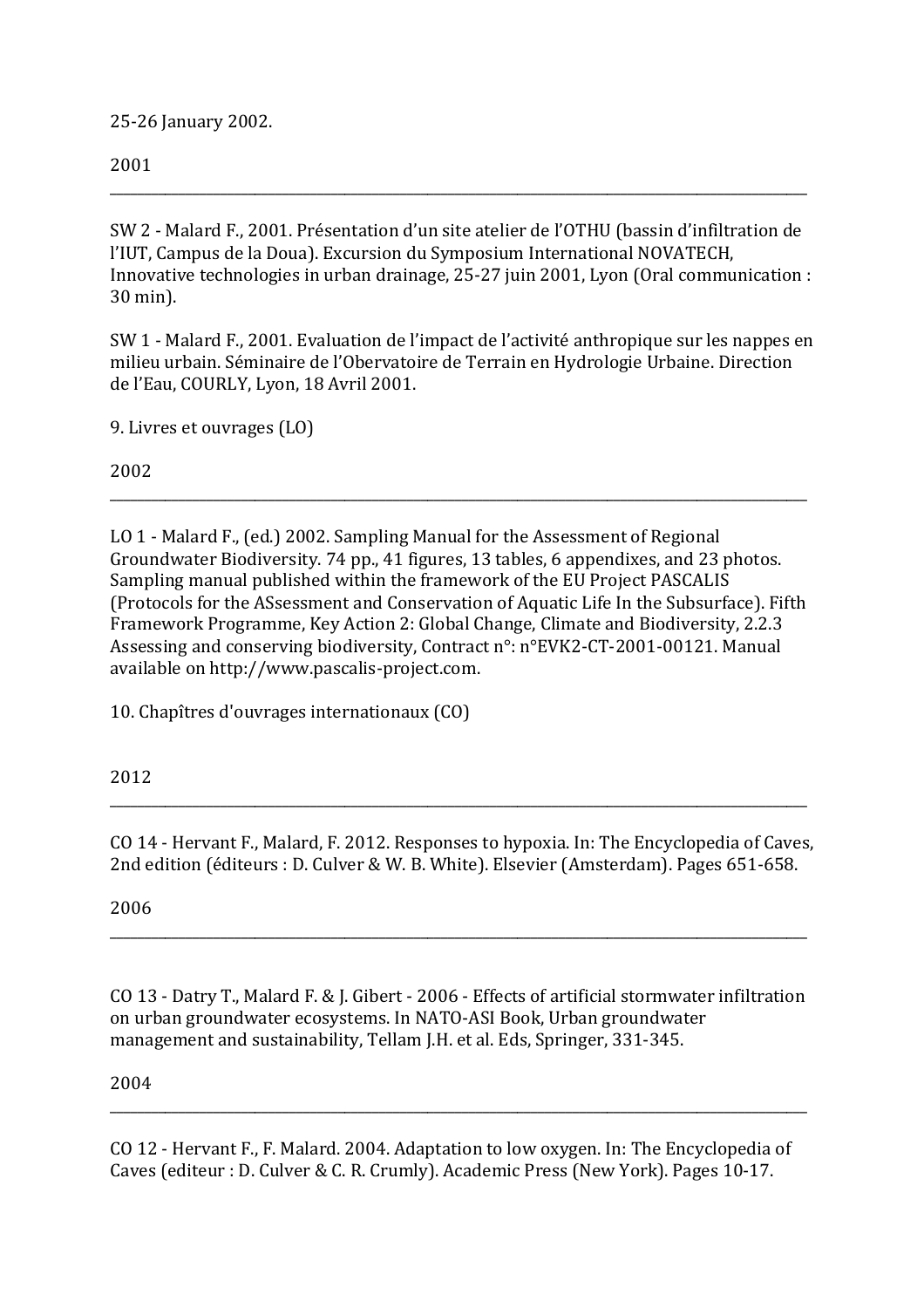CO 11 - Hervant F. and Malard F., (2004). Adaptation to low oxygen in groundwater organisms. pp. 10-17 In "The Encyclopedia of Caves", D.C. Culver & W.B. White (eds), Elsevier Science / Academic Press, San Diego.

\_\_\_\_\_\_\_\_\_\_\_\_\_\_\_\_\_\_\_\_\_\_\_\_\_\_\_\_\_\_\_\_\_\_\_\_\_\_\_\_\_\_\_\_\_\_\_\_\_\_\_\_\_\_\_\_\_\_\_\_\_\_\_\_\_\_\_\_\_\_\_\_\_\_\_\_\_\_\_\_\_\_\_\_\_\_\_\_\_\_\_\_\_\_\_\_\_\_\_\_\_

2003

CO 10 - Robinson C.T., Malard F., Tockner K. and Uehlinger U. (2003). Synthesis and perspectives. In: J.V. Ward & U. Uehlinger (eds), Ecology of a Glacial Flood Plain, 259-271. Kluwer Academic Publishers, the Netherlands, Amsterdam.

\_\_\_\_\_\_\_\_\_\_\_\_\_\_\_\_\_\_\_\_\_\_\_\_\_\_\_\_\_\_\_\_\_\_\_\_\_\_\_\_\_\_\_\_\_\_\_\_\_\_\_\_\_\_\_\_\_\_\_\_\_\_\_\_\_\_\_\_\_\_\_\_\_\_\_\_\_\_\_\_\_\_\_\_\_\_\_\_\_\_\_\_\_\_\_\_\_\_\_\_\_

CO 9 - Malard F., (2003). Interstitial fauna. In: J.V. Ward & U. Uehlinger (eds), Ecology of a Glacial Flood Plain, 175-198. Kluwer Academic Publishers, the Netherlands, Amsterdam.

 $CO 8$  - Uehlinger U. and Malard F., (2003). Thermal heterogeneity. In: I.V. Ward & U. Uehlinger (eds), Ecology of a Glacial Flood Plain, 75-90. Kluwer Academic Publishers, the Netherlands, Amsterdam.

CO  $7$  - Malard F., (2003). Groundwater - surface water interactions. In: I.V. Ward & U. Uehlinger (eds), Ecology of a Glacial Flood Plain, 37-56. Kluwer Academic Publishers, the Netherlands, Amsterdam.

CO 6 - Tockner K. and Malard F., (2003). Channel Typology. In: J.V. Ward & U. Uehlinger (eds), Ecology of a Glacial Flood Plain, 57-73. Kluwer Academic Publishers, the Netherlands, Amsterdam.

CO 5 - Tockner K., Uehlinger U. and Malard F., (2003). Nutrient dynamics. In: J.V. Ward & U. Uehlinger (eds), Ecology of a Glacial Flood Plain, 91-107. Kluwer Academic Publishers, the Netherlands, Amsterdam.

\_\_\_\_\_\_\_\_\_\_\_\_\_\_\_\_\_\_\_\_\_\_\_\_\_\_\_\_\_\_\_\_\_\_\_\_\_\_\_\_\_\_\_\_\_\_\_\_\_\_\_\_\_\_\_\_\_\_\_\_\_\_\_\_\_\_\_\_\_\_\_\_\_\_\_\_\_\_\_\_\_\_\_\_\_\_\_\_\_\_\_\_\_\_\_\_\_\_\_\_\_

2000

CO  $4$  - Gibert J., Malard F., Turquin M-J. & R. Laurent - 2000 - Karst ecosystems in the Rhône River basin. In Ecosystems of the world, vol 30. Subterranean ecosystems. H. Wilkens, D.C. Culver & W.F. Humphreys Eds, Elsevier Publ., 533-558.

CO 3 - Ward J.V., Malard F., Stanford J.A. & T. Gonser - 2000 - Interstitial aquatic fauna of shallow unconsolidated sediments, particularly hyporheic biotopes. In Ecosystems of the world, vol 30. Subterranean ecosystems. H. Wilkens, D.C. Culver & W.F. Humphreys Eds, Elsevier Publ., 41-58.

\_\_\_\_\_\_\_\_\_\_\_\_\_\_\_\_\_\_\_\_\_\_\_\_\_\_\_\_\_\_\_\_\_\_\_\_\_\_\_\_\_\_\_\_\_\_\_\_\_\_\_\_\_\_\_\_\_\_\_\_\_\_\_\_\_\_\_\_\_\_\_\_\_\_\_\_\_\_\_\_\_\_\_\_\_\_\_\_\_\_\_\_\_\_\_\_\_\_\_\_\_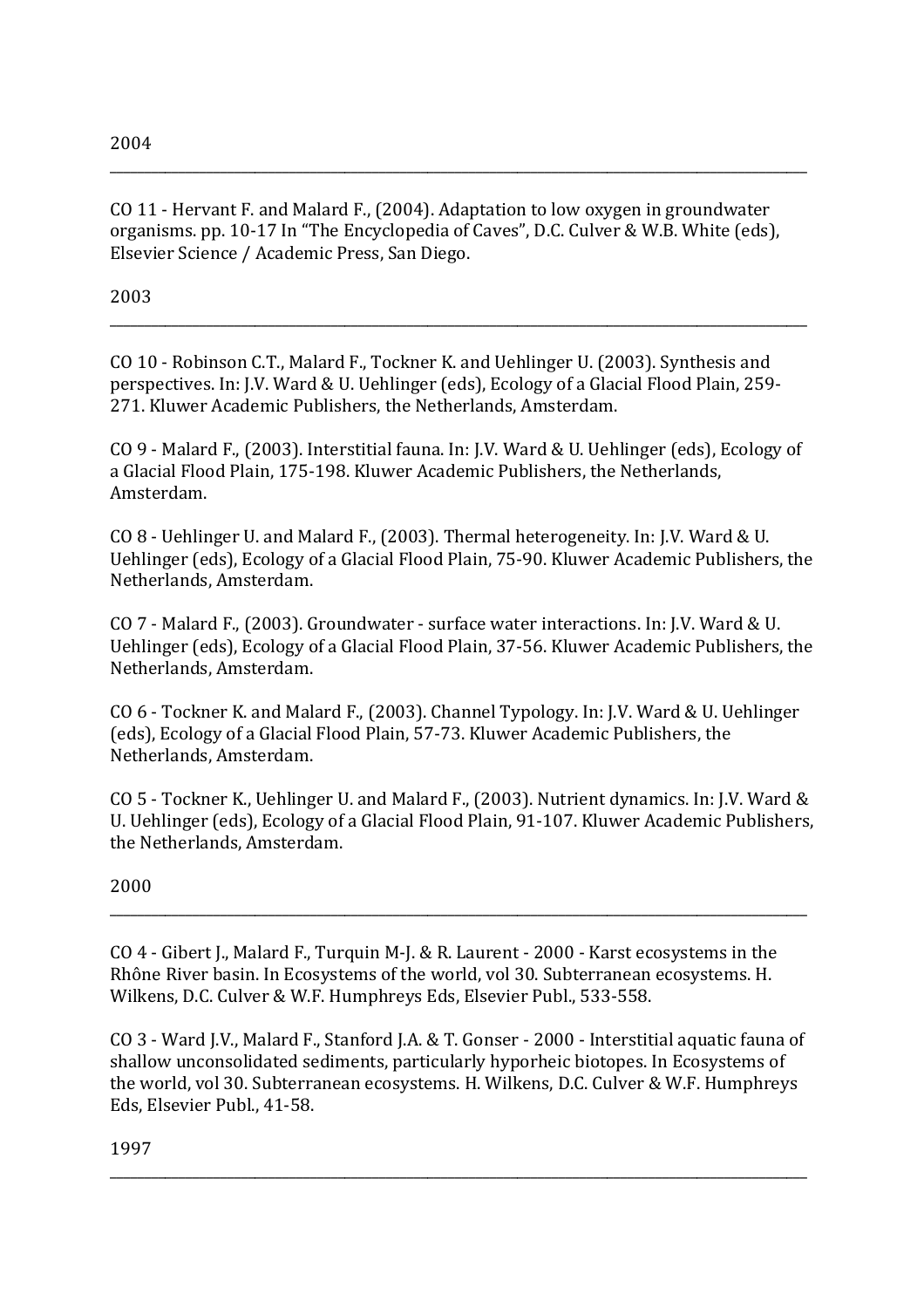CO 2 - Malard, F., M.-J. Turquin, and G. Magniez. 1997. Filter effect of karstic spring ecotones on the population structure of the hypogean amphipod Niphargus virei. In: J. Gibert, J. Mathieu, and F. Fournier (eds). Groundwater / surface water ecotones: biological and hydrological interactions and management options. International Hydrology Series, University Press, Cambridge, pp. 42-50.

1994

CO 1 - Gibert, I., Ph. Vervier, F. Malard, R. Laurent, and I.-L. Revgrobellet, 1994. Dynamics of communities and ecology of karst ecosystems; example of three karsts in eastern and southern France. In: J. Gibert, D.L. Danielopol, and J.A. Stanford (eds), Groundwater Ecology, Academic Press, New York, pp 425-450.

11. Autres (AU)

2004

AU 1 – Malard F., 2004. Hydrobiologie et écologie souterraines. p. 9. In: L'eau dans tous ses états. Brochure du Musée de l'Eau de Pont-en-Royans.

AU 2 - Malard F., 2004. Les eaux souterraines: aspects socio-économiques et biologiques. Présentation orale lors du débat citoyen "Faut-il se mouiller pour l'eau" du Centre Culturel de Mions, Lyon, 8 Octobre 2004.

12. Rapports de contrats (RA)

2006

RA 27 - Malard F., Mermillod-Blondin F., Bouger G. et Gibert J. 2006. Analyses physicochimiques et biologiques sur les sites ateliers de l'OTHU (bassins d'infiltration de la nappe de l'Est Lyonnais et expérimentations en laboratoire. Rapport à la COURLY, Janvier 2007, 318 pp.

## 2005

RA 26 - Malard F., Mermillod-Blondin F., Bouger G. et Gibert I. 2005. Analyses physicochimiques et biologiques sur les sites ateliers de l'OTHU (bassins d'infiltration de la nappe de l'Est Lyonnais et expérimentations en laboratoire. Rapport à la COURLY, Janvier 2006, 70 pp. + annexes.

RA 25 - Malard F., Issartel J., Lefébure T. & J. Lazzarotto - 2005- Contribution à l'étude du devenir des espèces agautiques souterraines lors des glaciations du Quaternaire dans la réserve naturelle de Sixt-fer-à-Cheval (Haute-Savoie). Réserves Naturelles de Haute-Savoie, 40p.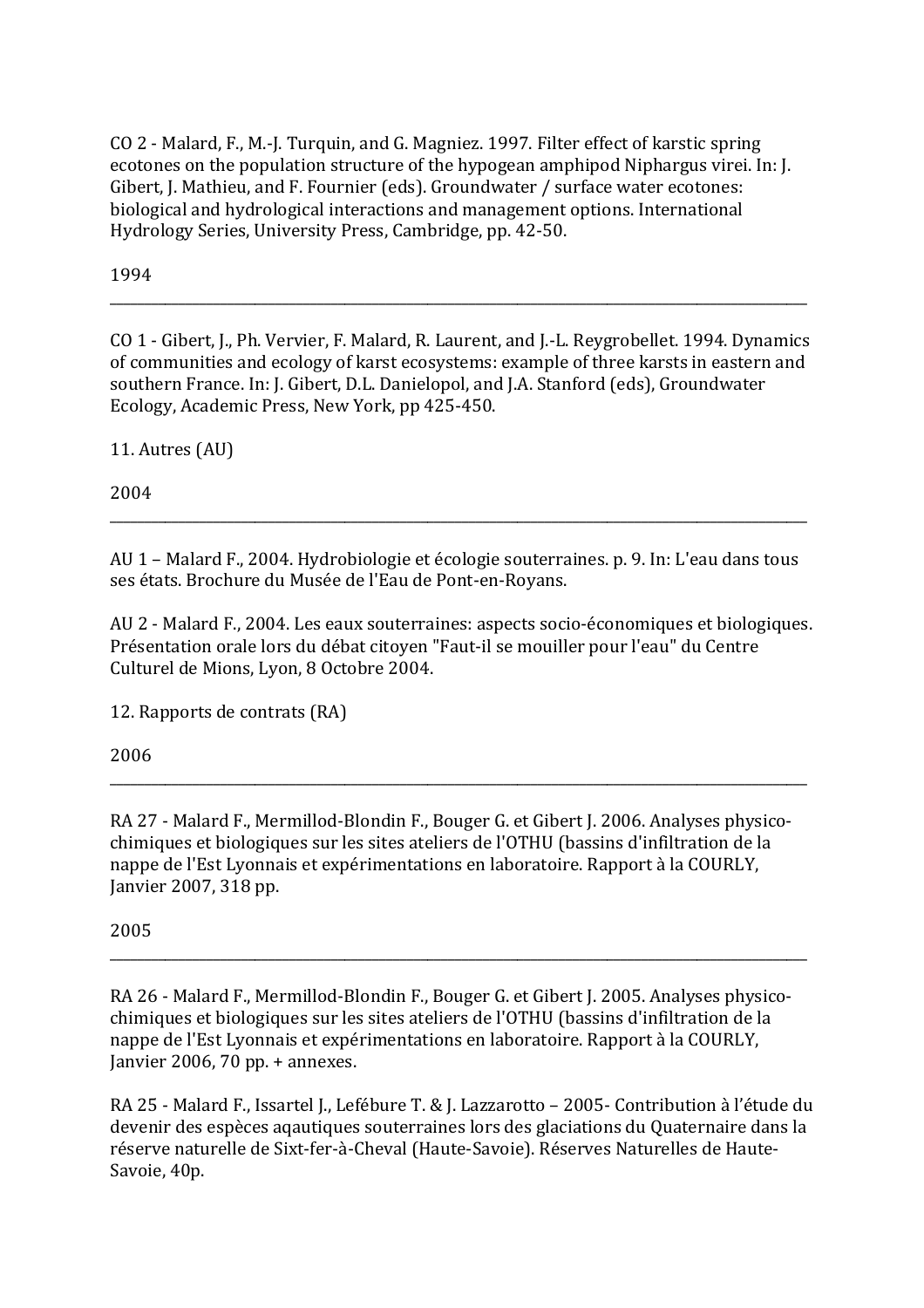RA 24 - Stoch F., Malard F., Castellarini F., Dole-Olivier M-J. & J. Gibert - 2004 - PASCALIS D8 deliverable for Workpackage 7: Statistical analyses and identification of indicators. European Project Protocols for the Assessment and Conservation of Aquatic Life in the Subsurface (PASCALIS; No EVK-CT-2001-00121), 156 p.

RA 23 - De Brover C, Michel G., Malard F., Martin P. & J. Gibert - 2004 - PASCALIS D10 deliverable for Workpackage 9: Action Plan for conservation of groundwater biodiversity. European Project Protocols for the Assessment and Conservation of Aquatic Life in the Subsurface (PASCALIS; No EVK-CT-2001-00121), 117 p.

RA 22 - Malard F., Mermillod-Blondin F. & J. Gibert - 2004 - Analyses physico-chimiques et biologiques sur les sites ateliers de l'OTHU (bassins d'infiltration de la nappe de l'Est Lyonnais et expérimentations en laboratoire. Rapport à la COURLY, 69 p.

RA 21 - Malard F., Datry T. & G. Bouger - 2004 - Rapport sur la présence d'un panache de pollution dans la nappe phréatique à l'amont hydraulique du bassin d'infiltration d'eau pluviale de Diango Reinhardt (Chassieu, 69). Rapport à la COURLY, 16 p.

2003

RA 20 - Gibert J., Malard F., Datry T. & F. Mermillod-Blondin - 2003 - Analyses physicochimiques et biologiques sur les sites ateliers de l'OTHU (bassins d'infiltration de l'IUT A, Django Reinhardt, et de la nappe de l'Est Lyonnais. Rapport à la COURLY, 69 p.

2002

RA 19 - Gibert J., Malard F., Datry T. Vitry L. & Hervant F. 2002. Résultats des analyses physico-chimiques et biologiques et des mesures en continu sur les eaux souterraines de la nappe de l'est Lyonnais. Rapport à la COURLY, 85 p.

RA 18 - Malard F., Dole-Olivier M-J., Mathieu J. & F. Stoch - 2002 - Sampling Manual for the Assessment of Regional Groundwater Biodiversity. 74 pp., 41 figures, 13 tables, 6 appendixes, and 23 photos. Fifth Framework Programme, Key Action 2: Global Change, Climate and Biodiversity, 2.2.3 Assessing and conserving biodiversity, Contract n°: n°EVK2-CT-2001-00121. Manual available on http://www.pascalis-project.com.

2001

RA 17 - Gibert J., Malard F., Datry T. Vitry L. & Hervant F. 2001. Résultats des analyses physico-chimiques et biologiques et des mesures en continu sur les eaux souterraines de la nappe de l'est Lyonnais. Rapport à la COURLY, 74 p.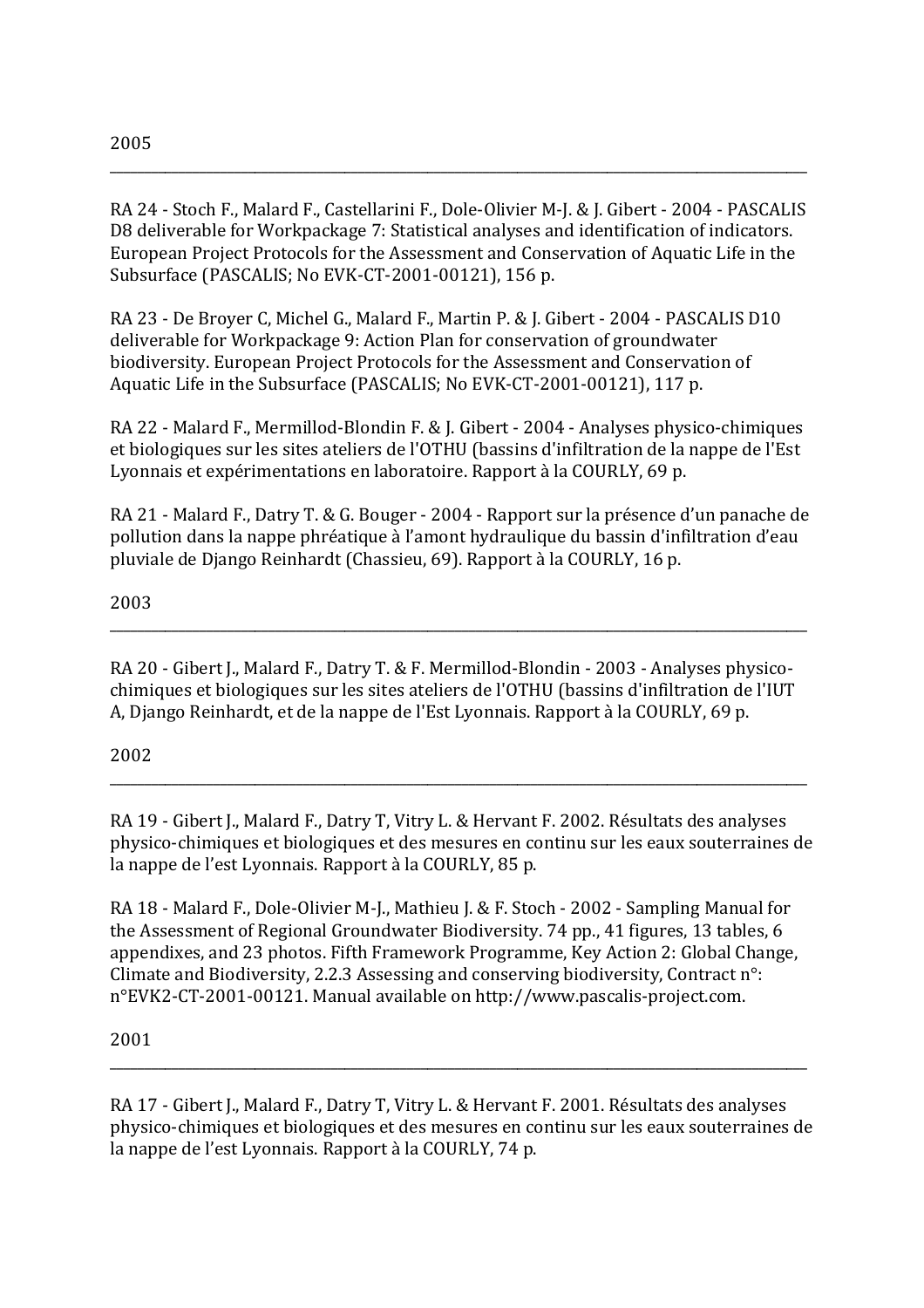RA 16 - Gibert J., Malard F., & Datry T. 2000. Résultats des analyses physico-chimiques et biologiques et des mesures en continu sur les eaux souterraines de la nappe de l'est Lyonnais. Rapport à la COURLY, 102 p.

RA 15 - Gibert J., Malard F., Claret C. & T. Datry - 2000 - Mise au point méthodologique pour analyses physico-chimiques et biologiques sur la nappe de l'est lyonnais. Mise en sevice du matériel d'analyse sur les sites de Chassieu et de l'IUT. Rapport à la COURLY, 106 p.

1999

RA 14 - Malard F., Claret J., Gibert J. and Hervant F. 1999. Ecological processes and biodiversity at the water table region of ground water. Observatoire de Terrain en Hydrologie Urbaine (OTHU), Direction de l'Eau, COURLY, Lyon, 10 pp.

RA 13 - Malard F., Revgrobellet I.-L. et Laurent R. 1999. Suivi hydrobiologique de la nappe alluviale du Rhône (Arcine, Haute-Savoie) au cours de la chasse triennale de juin 1997. Syndicat Intercommunal des Eaux de la Semine, Mairie d'Eloise (Haute-Savoie), 7 pp.

1997

RA 12 - Malard F., and Gibert J. 1997. Stygobitic fauna of the North-Montpelliérains karsts with special emphasis on the Lez karst system. Nominations for endangered and threatened karst communities. Karst Water Institute, Charles Town, U.S.A., 8 pp.

1996

RA 11 - Malard, F., J.-L. Reygrobellet, R. Laurent et A.-M. Gounot. 1996. Contamination par le fer et le manganèse de la nappe de Bange. Résultats du suivi physico-chimique, microbiologique et faunistique sur les eaux du forage F4. Syndicat Intercommunal des Eaux de la Semine, Mairie d'Eloise (Haute-Savoie), 40 pp.

RA 10 - Malard F., 1996. Inventaire de la faune aquatique souterraine du champ captant de Crépieux-Charmy. Compagnie Générale des Eaux de Lyon, 26 pp.

1995

RA 9 - Malard F., et J.-L. Reygrobellet. 1995. Contamination par le fer et le manganèse de la nappe de Bange. Résultats du suivi physico-chimique en continu sur les eaux du forage F2. Syndicat Intercommunal des Eaux de la Semine, Mairie d'Eloise (Haute-Savoie), 25 pp.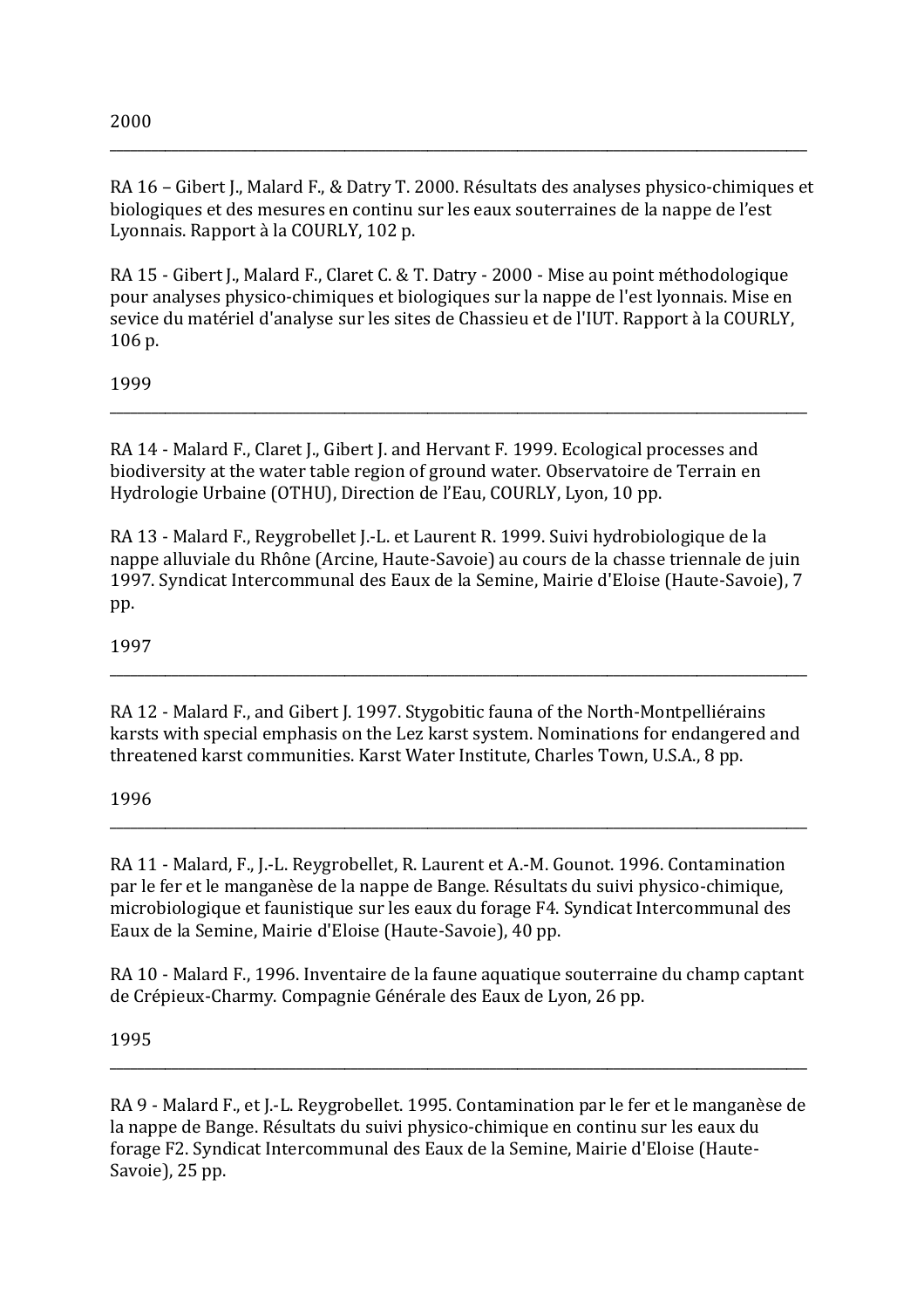RA 8 - Malard F., 1995. Peuplements d'invertébrés de la nappe souterraine de la Réserve Naturelle de la Platière. Réserve Naturelle de la Platière, 5 pp.

RA 7 - Malard F., and J. Mathieu. 1995. Book of the symposiums of the International Society of Biospeology. International Society of Biospeology, Moulis, France, 80 pp.

1994

RA 6 - Malard, F., I.-L. Revgrobellet, G. Crague, et H. Luczyszyn, 1994. Contamination par le fer et le manganèse de la nappe de Bange: Synthèse des connaissances. Syndicat Intercommunal des Eaux de la Semine, Mairie d'Eloise (Haute-Savoie), 50 pp.

RA 5 - Malard F., et J.-L. Reygobellet. 1994. Contamination par le fer et le manganèse de la nappe de Bange: Résultats du suivi physico-chimique en continu sur les eaux du Forage F3. Syndicat Intercommunal des Eaux de la Semine - Haute-Savoie), 13 pp.

RA 4 - Malard F., Gibert, J. et M. Soulié. 1994. Proposition d'un programme scientifique de recherches écologiques appliqué à la gestion des eaux souterraines du système karstique de la source du Lez. Compagnie Générale des Eaux de Montpellier, 20 pp.

1993

RA 3 - Turquin, M.-J. et F. Malard. 1993. Demande de protection des galeries concrétionnées du réseau spéléologique de Rochas-Midroï-Guigonne (Ardèche). Réserve Naturelle des Gorges de l'Ardèche, 17 pp.

1989

RA 2 - Malard F., 1989. Drainage channels: maintenance and aquatic fauna. A bibliography of publications, books, and identification keys. Loughborough University of Technology, Department of Geography, 7 pp.

RA 1 - Malard F., 1989. A survey of the aquatic invertebrates of Hatfield Chase. Doncaster Museum, Doncaster Metropolitan Borough Council, Loughborough University of Technology, Severn Trent Water Authority, 12 pp.

13. Mémoires présentés (ME)

1995

ME 5 - Malard F., 1995. Contribution à l'étude biologique de la qualité des eaux souterraines karstiques: application à un site atelier nord-montpelliérain (bassin de la source du Lez). Diplôme de Doctorat, Université Lyon 1, 400 pp.